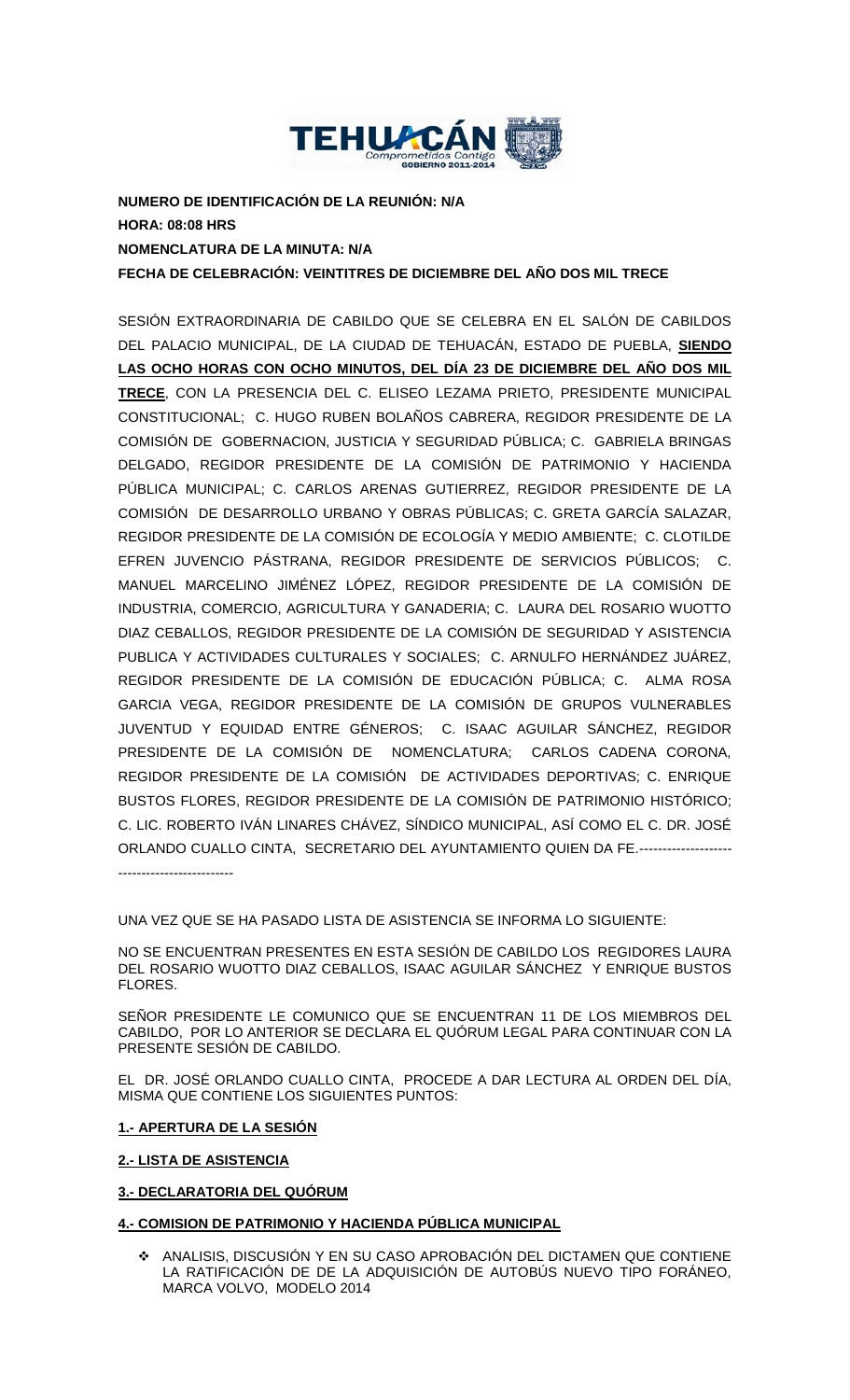### **5.- SINDICATURA.**

- ANÁLISIS, DISCUSIÓN Y EN SU CASO APROBACIÓN DEL PETITORIO QUE VERSA SOBRE LA **APROBACIÓN DE DONACIÓN DE UNA FRACCIÓN DE TERRENO PERTENECIENTE AL MUNICIPIO DE TEHUACAN, PUEBLA**, UBICADO EN EL FRACCIONAMIENTO VILLAS UNIVERSIDAD II DE ESTA CIUDAD, A FAVOR DEL GOBIERNO DEL ESTADO, CON DESTINO A LA PROCURADURÍA GENERAL DE JUSTICIA PARA EL ESTADO DE PUEBLA, PARA LA CONSTRUCCIÓN DEL CENTRO DE JUSTICIA PARA LAS MUJERES EN EL MUNICIPIO DE TEHUACÁN.
- ANÁLISIS, DISCUSIÓN Y EN SU CASO APROBACIÓN DEL PETITORIO QUE VERSA SOBRE LA DECLARATORIA DE UTILIDAD PÚBLICA DE UNA FRACCIÓN DE TERRENO QUE CONFORMA UNA PARTE DE LA VIALIDAD CONOCIDA COMO CALLE DIECISIETE NORTE UBICADA ENTRE LA AVENIDA INDEPENDENCIA ORIENTE Y LA CALLE DOS ORIENTE DE ESTA CIUDAD, PARA APERTURA CONSTRUCCIÓN DE GUARNICIONES, BANQUETAS, ADOQUINAMIENTO Y ALUMBRADO PÚBLICO, ENTRE LA CALLE 17 NORTE ENTRE LA AVENIDA INDEPENDENCIA ORIENTE Y LA CALLE DOS ORIENTE DE ESTA CIUDAD.

#### **CLAUSURA.**

**COMISIÓN DE PATRIMONIO Y HACIENDA PÚBLICA MUNICIPAL.- ANÁLISIS, DISCUSIÓN Y EN SU CASO APROBACIÓN DEL DICTAMEN QUE CONTIENE LA RATIFICACIÓN DE LA ADQUISICIÓN DE AUTOBÚS NUEVO TIPO FORÁNEO, MARCA VOLVO, MODELO 2014**

SEÑORA REGIDORA TIENE USTED EL USO DE LA PALABRA.

LA C. GABRIELA BRINGAS DELGADO, PROCEDE A DAR LECTURA AL DICTAMEN CORRESPONDIENTE, MISMO QUE A LA LETRA DICE:

#### **"… HONORABLE CABILDO:**

LOS SUSCRITOS REGIDORES **GABRIELA BRINGAS DELGADO, GRETA GARCÍA SALAZAR Y HUGO RUBEN BOLAÑOS CABRERA**, PRESIDENTE E INTEGRANTES DE LA COMISIÓN DE PATRIMONIO Y HACIENDA PÚBLICA MUNICIPAL DEL HONORABLE AYUNTAMIENTO, POR ESTE MEDIO Y CON FUNDAMENTO EN LO DISPUESTO POR EL ARTÍCULO 92 FRACCIONES III, IV, V Y VII DE LA LEY ORGÁNICA MUNICIPAL SOMETEMOS A ESTE HONORABLE CUERPO COLEGIADO EL **ANALISIS, DISCUSIÓN Y EN SU CASO APROBACIÓN DEL DICTAMEN QUE CONTIENE LA RATIFICACIÓN DE LA ADQUISICIÓN DE AUTOBÚS NUEVO TIPO FORÁNEO, MARCA VOLVO, MODELO 2014,** LO ANTERIOR CON BASE EN LOS SIGUIENTES:

### **C O N S I D E R A N D O S**

**I.-** QUE EL PÁRRAFO PRIMERO DE LA FRACCIÓN II DEL ARTÍCULO 115 DE LA CONSTITUCIÓN POLÍTICA DE LOS ESTADOS UNIDOS MEXICANOS, DETERMINA QUE LOS AYUNTAMIENTOS TENDRÁN FACULTADES PARA APROBAR, DE ACUERDO CON LAS LEYES EN MATERIA MUNICIPAL QUE DEBERÁN EXPEDIR LAS LEGISLATURAS DE LOS ESTADOS, LOS BANDOS DE POLICÍA Y GOBIERNO, LOS REGLAMENTOS, CIRCULARES Y DISPOSICIONES ADMINISTRATIVAS DE OBSERVANCIA GENERAL DENTRO DE SUS RESPECTIVAS JURISDICCIONES, QUE ORGANICEN LA ADMINISTRACIÓN PÚBLICA MUNICIPAL, REGULEN LAS MATERIAS, PROCEDIMIENTOS, FUNCIONES Y SERVICIOS PÚBLICOS DE SU COMPETENCIA Y ASEGUREN LA PARTICIPACIÓN CIUDADANA Y VECINAL; MISMA DISPOSICIÓN QUE ES TRASLADADA A LA FRACCIÓN III DEL ARTÍCULO 105 DE LA CONSTITUCIÓN POLÍTICA DEL ESTADO LIBRE Y SOBERANO DE PUEBLA;

**II.-** QUE EL ARTÍCULO 76 PRIMER PÁRRAFO DE LA LEY ORGÁNICA MUNICIPAL DETERMINA QUE EL AYUNTAMIENTO SESIONARÁ VÁLIDAMENTE CON LA ASISTENCIA DE LA MAYORÍA DE SUS MIEMBROS Y DEL SECRETARIO DEL AYUNTAMIENTO O LA PERSONA QUE LEGALMENTE LO SUSTITUYA;

**III.-** QUE EL ARTÍCULO 77 DE LA MISMA LEY EN CITA DETERMINA QUE LOS ACUERDOS DE LOS AYUNTAMIENTOS SE TOMARÁN POR MAYORÍA DE VOTOS DEL PRESIDENTE MUNICIPAL, REGIDORES Y SÍNDICO, Y EN CASO DE EMPATE, EL PRESIDENTE MUNICIPAL TENDRÁ VOTO DE CALIDAD;

**IV.-** QUE LA FRACCIÓN XVIII DEL ARTÍCULO 78 DE LA LEY ORGÁNICA MUNICIPAL DETERMINA EN SU PARTE CONDUCENTE QUE SON ATRIBUCIONES DE LOS AYUNTAMIENTOS EL DE PROMOVER CUANTO SE ESTIME CONVENIENTE PARA EL PROGRESO ECONÓMICO, SOCIAL Y CULTURAL DEL MUNICIPIO;

**V.-** QUE EN LAS FRACCIONES I, III, IV, V Y VII DEL ARTÍCULO 92 DE LA LEY INVOCADA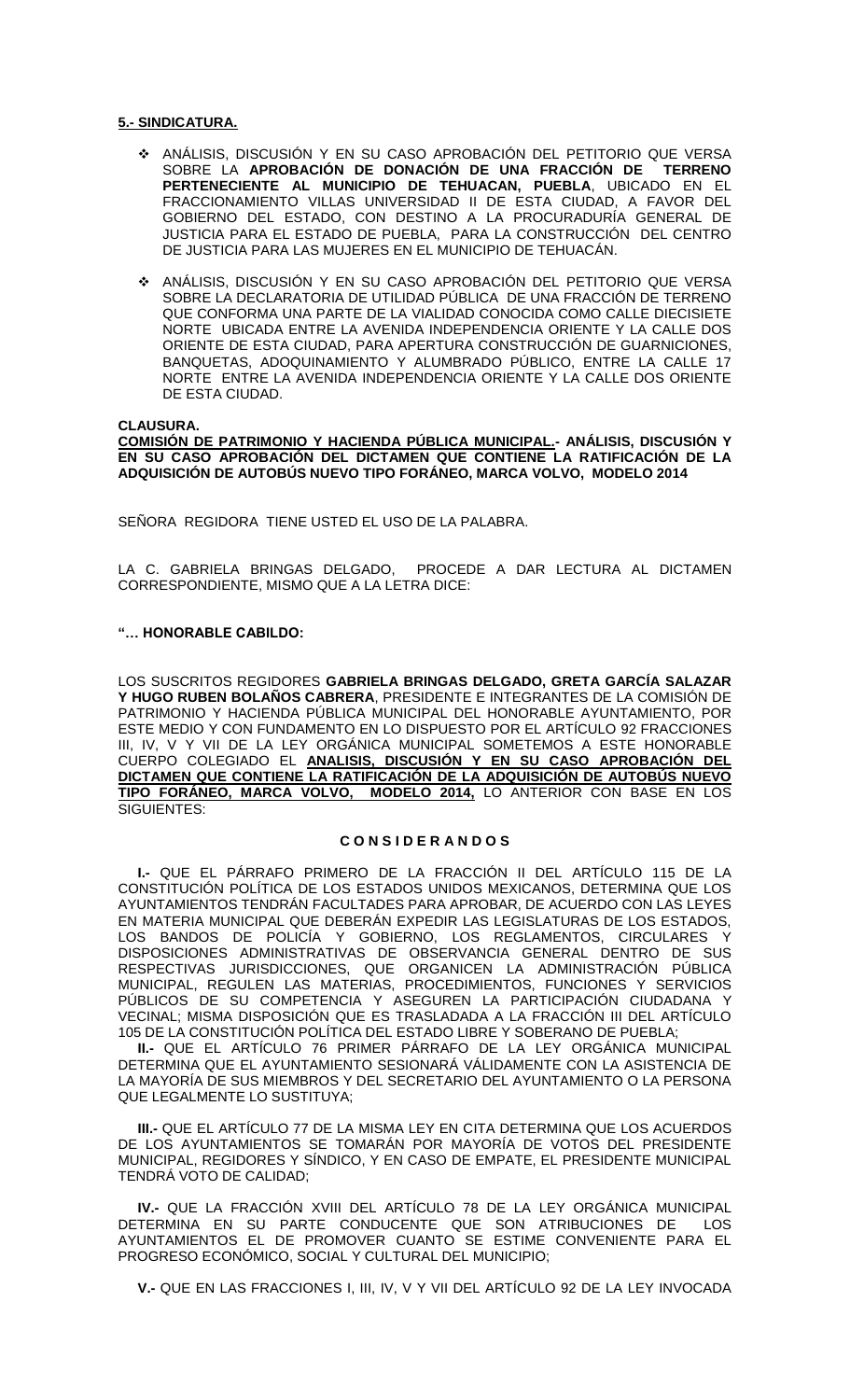EN EL CONSIDERANDO INMEDIATO ANTERIOR, ESTABLECE QUE SON FACULTADES Y OBLIGACIONES DE LOS REGIDORES, EJERCER LA DEBIDA INSPECCIÓN Y VIGILANCIA, EN LOS RAMOS A SU CARGO; EJERCER LAS FACULTADES DE DELIBERACIÓN Y DECISIÓN DE LOS ASUNTOS QUE LE COMPETEN AL AYUNTAMIENTO; FORMAR PARTE DE LAS COMISIONES, PARA LAS QUE FUEREN DESIGNADOS POR EL AYUNTAMIENTO; DICTAMINAR E INFORMAR SOBRE LOS ASUNTOS QUE LES ENCOMIENDE EL AYUNTAMIENTO; Y FORMULAR AL AYUNTAMIENTO LAS PROPUESTAS DE ORDENAMIENTOS EN ASUNTOS MUNICIPALES, Y PROMOVER TODO LO QUE CREA CONVENIENTE AL BUEN SERVICIO PÚBLICO.

 **VI.-** QUE LA COMISIÓN DE PATRIMONIO Y HACIENDA PÚBLICA MUNICIPAL DE LA CUAL FORMAMOS PARTE ES UNA COMISIÓN PERMANENTE, TAL Y COMO LO ESTABLECE LA FRACCIÓN II DEL ARTÍCULO 96 DE LA LEY ORGÁNICA MUNICIPAL.

 **VII.-** QUE LOS ARTÍCULOS 140 Y 141 DE LA LEY ORGÁNICA MUNICIPAL ESTABLECEN QUE EL PATRIMONIO MUNICIPAL SE CONSTITUYE POR LA UNIVERSALIDAD DE LOS DERECHOS Y ACCIONES DE QUE ES TITULAR EL MUNICIPIO, LOS CUALES PUEDEN VALORARSE ECONÓMICAMENTE Y SE ENCUENTRAN DESTINADO A LA REALIZACIÓN DE SUS FINES; ASI MISMO, FORMAN PARTE DEL PATRIMONIO MUNICIPAL, LA HACIENDA PÚBLICA MUNICIPAL, ASÍ COMO AQUELLOS BIENES Y DERECHOS QUE POR CUALQUIER TÍTULO LE TRANSFIERAN AL MUNICIPIO, LA FEDERACIÓN, EL ESTADO, LOS PARTICULARES O CUALQUIER OTRO ORGANISMO PÚBLICO O PRIVADO.

 **VIII.-** DE IGUAL FORMA, LOS AYUNTAMIENTO, DE CONFORMIDAD CON LA LEY, ADMINISTRARÁN LIBREMENTE LA HACIENDA PÚBLICA MUNICIPAL Y DEBERÁN, DENTRO DE LOS LÍMITES LEGALES CORRESPONDIENTES Y DE ACUERDO CON EL PRESUPUESTO DE EGRESOS Y EL PLAN DE DESARROLLO MUNICIPAL VIGENTES, ATENDER EFICAZMENTE LOS DIFERENTES RAMOS DE LA ADMINISTRACIÓN PÚBLICA MUNICIPAL, DE ACUERDO A LO PREVISTO EN LO ESTATUIDO POR EL DIVERSO 143 DE LA LEY ORGÁNICA MUNICIPAL.

 **IX.-** QUE EL ARTÍCULO 150 FRACCIÓN VIII DE LA MULTICITADA LEY ORGÁNICA MUNICIPAL ESTABLECE QUE EL GASTO MUNICIPAL SE EJERCERÁ DE ACUERDO A LO QUE DETERMINE EL AYUNTAMIENTO;

 **X.-** QUE EL ARTÍCULO 2 FRACCIÓN 1ª DE LA LEY DE ADQUISICIONES, ARRENDAMIENTOS Y SERVICIOS DEL SECTOR PÚBLICO ESTATAL Y MUNICIPAL ESTABLECE QUE PARA EL MEJOR CUMPLIMIENTO DE SU OBJETO, LAS DISPOSICIONES DE ESTA LEY ESTABLECEN Y REGULAN LAS ACCIONES RELATIVAS A LA PLANEACIÓN, PROGRAMACIÓN, PRESUPUESTACIÓN, CONTRATACIÓN, GASTO, EJECUCIÓN Y CONTROL QUE, EN MATERIA DE ADQUISICIONES, ARRENDAMIENTOS Y PRESTACIÓN DE SERVICIOS REALICEN EL PODER EJECUTIVO DEL ESTADO Y LOS GOBIERNOS MUNICIPALES, A TRAVÉS DE SUS TITULARES O DE QUIEN LOS PRESIDA Y REPRESENTE EN EL CASO DE LOS AYUNTAMIENTOS, DE LAS UNIDADES ADMINISTRATIVAS QUE DEPENDAN DIRECTAMENTE DE AQUELLOS, DE LAS DEPENDENCIAS DE LA ADMINISTRACIÓN PÚBLICA CENTRALIZADA ESTATAL Y MUNICIPAL Y DE LAS ENTIDADES PARAESTATALES Y PARAMUNICIPALES;

 **XI.- EN ESTE ORDEN DE IDEAS**, CON FECHA 26 DE NOVIEMBRE DE 2013, EL AYUNTAMIENTO CELEBRO CONTRATO DE ADQUISICIÓN NUMERO TES-PD-ADI-039/2013, RESPECTO DE UN AUTOBÚS TIPO FORÁNEO MARCA VOLVO, MODELO 2014 POR LA CANTIDAD DE \$3,196,960.00 (TRES MILLONES CIENTO NOVENTA Y SEIS MIL TRESCIENTOS SESENTA PESOS 00/100) CON LA EMPRESA VOLVO DISTRIBUIDORA DE MÉXICO, S.A. DE C.V., DURANTE EL PERIODO DE ENTREGA MEDIANTE ESCRITO DE FECHA TRES DE DICIEMBRE LA EMPRESA INFORMA AL AYUNTAMIENTO DE UN DESCUENTO ESPECIAL, VIRTUD DE LO CUAL HUBO NECESIDAD DE REALIZAR CONVENIO MODIFICATORIO POR MONTO AL CONTRATO DE ADQUISICIÓN ANTES CITADO, RESULTANDO LO SIGUIENTE:

**(TRES MILLONES NOVENTA Y UN MIL CUATROCIENTOS PESOS 00/100) ES NECESARIO MANIFESTAR QUE POR LA NATURALEZA DE LAS MODIFICACIONES, NO SE REQUIERE DE UNA JUSTIFICACIÓN TÉCNICA, YA QUE DICHO MONTO SE ENCUENTRA DENTRO DEL TECHO FINANCIERO AUTORIZADO POR LA TESORERÍA MUNICIPAL DE ESTE H. AYUNTAMIENTO, SEGÚN OFICIO DE SUFICIENCIA PRESUPUESTAL DE FECHA 11 DE OCTUBRE DE 2013 MISMO QUE REFLEJA LA CANTIDAD DE \$3, 200,00.00 (TRES MILLONES DOSCIENTOS MIL PESOS 00/100). SIN EMBRAGO SURGE LA NECESIDAD DE CELEBRAR EL CONTRATO MODIFICATORIO A FIN DE DEFINIR EL MONTO REAL DE DICHA ADQUISICIÓN.**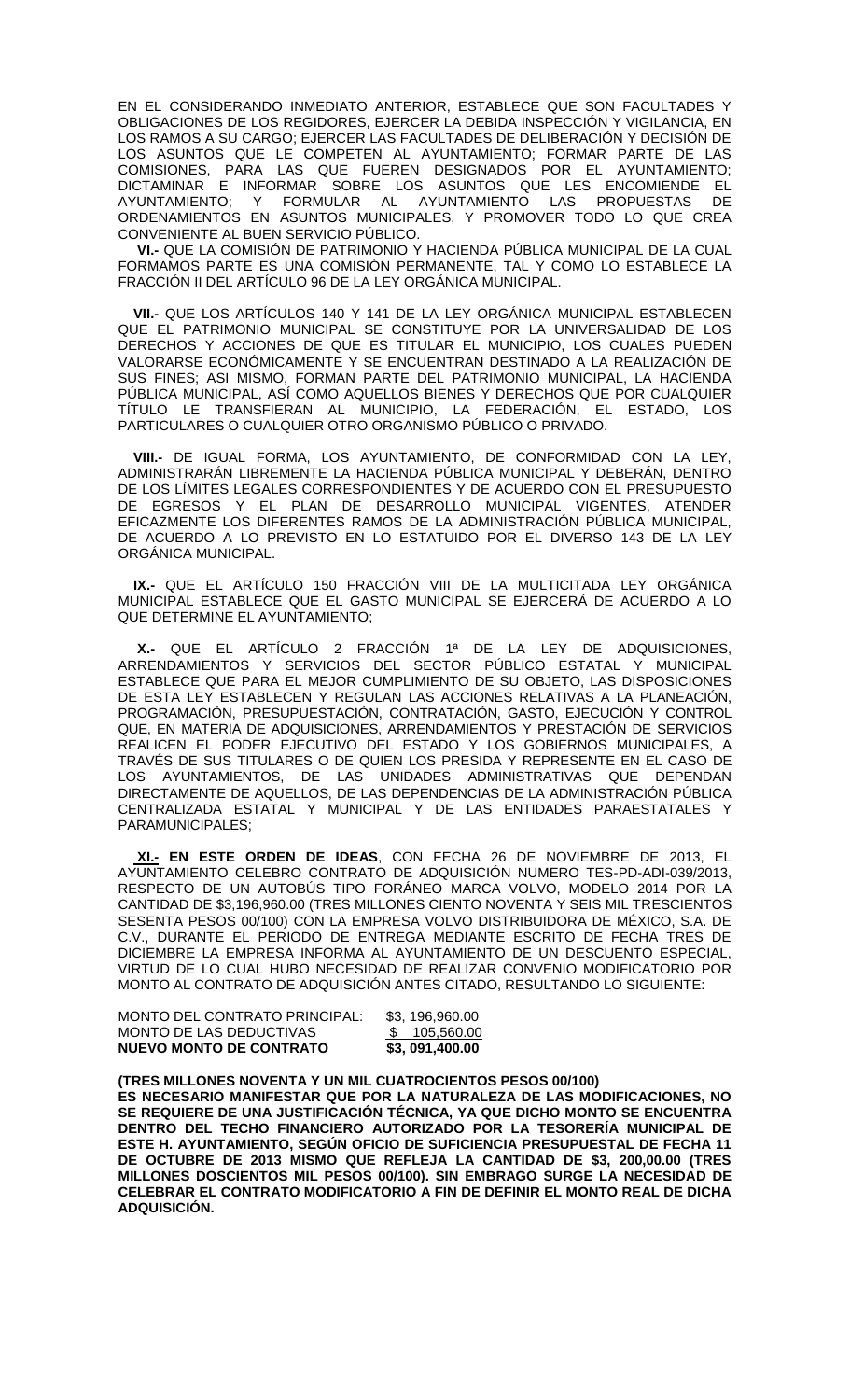POR LO EXPUESTO EN LOS CONSIDERANDOS QUE ANTECEDEN Y EN USO DE LAS FACULTADES CONFERIDAS SE PROPONE A CONSIDERACIÓN DE ESTE HONORABLE CUERPO COLEGIADO LO SIGUIENTE:

# **D I C T A M E N.**

**UNICO.-** SE RATIFIQUE LA EROGACIÓN POR LA ADQUISICIÓN DE UN AUTOBÚS TIPO FORÁNEO MARCA VOLVO, MODELO 2014**,** POR LA CANTIDAD DE \$3,091,400.00 **(TRES MILLONES NOVENTA Y UN MIL CUATROCIENTOS PESOS 00/100)** QUE MEDIANTE CONVENIO MODIFICATORIO POR MONTO AL CONTRATO DE ADQUISICIÓN NUMERO **TES-PD-ADI-039/2013,** ESTE AYUNTAMIENTO REALIZÓ CON LA EMPRESA VOLVO DISTRIBUIDORA DE MÉXICO, S.A. DE C.V., LO ANTERIOR SEGÚN SE EXPONE EN EL CONSIDERANDO XI DEL PRESENTE DICTAMEN.- **ATENTAMENTE.-** *"TEHUACAN COMPROMETIDOS CONTIGO".-* TEHUACÁN, PUEBLA, A 20 DE DICIEMBRE DEL 2013.- COMISIÓN DE PATRIMONIO Y HACIENDA PÚBLICA MUNICIPAL.- GABRIELA BRINGAS DELGADO.- PRESIDENTE.- GRETA GARCÍA SALAZAR.- MIEMBRO INTEGRANTE.- HUGO RUBEN BOLAÑOS CABRERA.- MIEMBRO INTEGRANTE.- FIRMA ILEGIBLE".

SEÑOR PRESIDENTE MUNICIPAL, REGIDORES Y SINDICO MUNICIPAL, EN VOTACIÓN SE LES CONSULTA SI SE APRUEBA LA PROPUESTA PRESENTADA EN CUESTIÓN, LOS QUE ESTÉN POR LA AFIRMATIVA SÍRVANSE MANIFESTARLO LEVANTANDO LA MANO.

HABIÉNDOSE ANALIZADO AMPLIAMENTE EL CONTENIDO DEL DICTAMEN DE REFERENCIA, POR MAYORÍA CON **11 VOTOS A FAVOR** POR PARTE DE LOS INTEGRANTES DEL HONORABLE CABILDO, SE DETERMINA EL SIGUIENTE:

### **A C U E R D O**

**ÚNICO.-** SE RATIFICA LA EROGACIÓN POR LA ADQUISICIÓN DE UN AUTOBÚS TIPO FORÁNEO MARCA VOLVO, MODELO 2014**,** POR LA CANTIDAD DE \$3,091,400.00 **(TRES MILLONES NOVENTA Y UN MIL CUATROCIENTOS PESOS 00/100)** QUE MEDIANTE CONVENIO MODIFICATORIO POR MONTO AL CONTRATO DE ADQUISICIÓN NUMERO **TES-PD-ADI-039/2013,** ESTE AYUNTAMIENTO REALIZÓ CON LA EMPRESA VOLVO DISTRIBUIDORA DE MÉXICO, S.A. DE C.V., LO ANTERIOR SEGÚN SE EXPONE EN EL CONSIDERANDO XI DEL PRESENTE DICTAMEN.

LO ANTERIOR CON FUNDAMENTO EN LOS DISPOSITIVOS LEGALES INVOCADOS EN EL DICTAMEN DE REFERENCIA.

**SINDICATURA.- ANÁLISIS, DISCUSIÓN Y EN SU CASO APROBACIÓN DEL PETITORIO QUE VERSA SOBRE LA APROBACIÓN DE DONACIÓN DE UNA FRACCIÓN DE TERRENO PERTENECIENTE AL MUNICIPIO DE TEHUACAN, PUEBLA, UBICADO EN EL FRACCIONAMIENTO VILLAS UNIVERSIDAD II DE ESTA CIUDAD, A FAVOR DEL GOBIERNO DEL ESTADO, CON DESTINO A LA PROCURADURÍA GENERAL DE JUSTICIA PARA EL ESTADO DE PUEBLA, PARA LA CONSTRUCCIÓN DEL CENTRO DE JUSTICIA PARA LAS MUJERES EN EL MUNICIPIO DE TEHUACÁN.** 

SEÑOR SÍNDICO TIENE USTED EL USO DE LA PALABRA.

EL LIC. ROBERTO IVÁN LINARES CHÁVEZ, PROCEDE A DAR LECTURA AL PETITORIO CORRESPONDIENTE, MISMO QUE A LA LETRA DICE:

### **"… HONORABLE CABILDO DEL AYUNTAMIENTO CONSTITUCIONAL DE TEHUACAN PUEBLA.**

El suscrito Licenciado ROBERTO IVAN LINARES CHAVEZ, Síndico Municipal del H. Ayuntamiento del Municipio de Tehuacán, Puebla, de conformidad con lo preceptuado por los artículos 100 fracciones V, VIII, XV y XVI, 85 y 89 de la Ley Orgánica Municipal, someto a aprobación del Honorable Cabildo la Donación **de una fracción de terreno de dos mil quinientos metros cuadrados, que se segrega de una fracción de terreno perteneciente al Municipio de Tehuacán, Puebla,** en el Fraccionamiento Villas Universidad II de esta ciudad, **a favor del Gobierno del Estado con destino a la**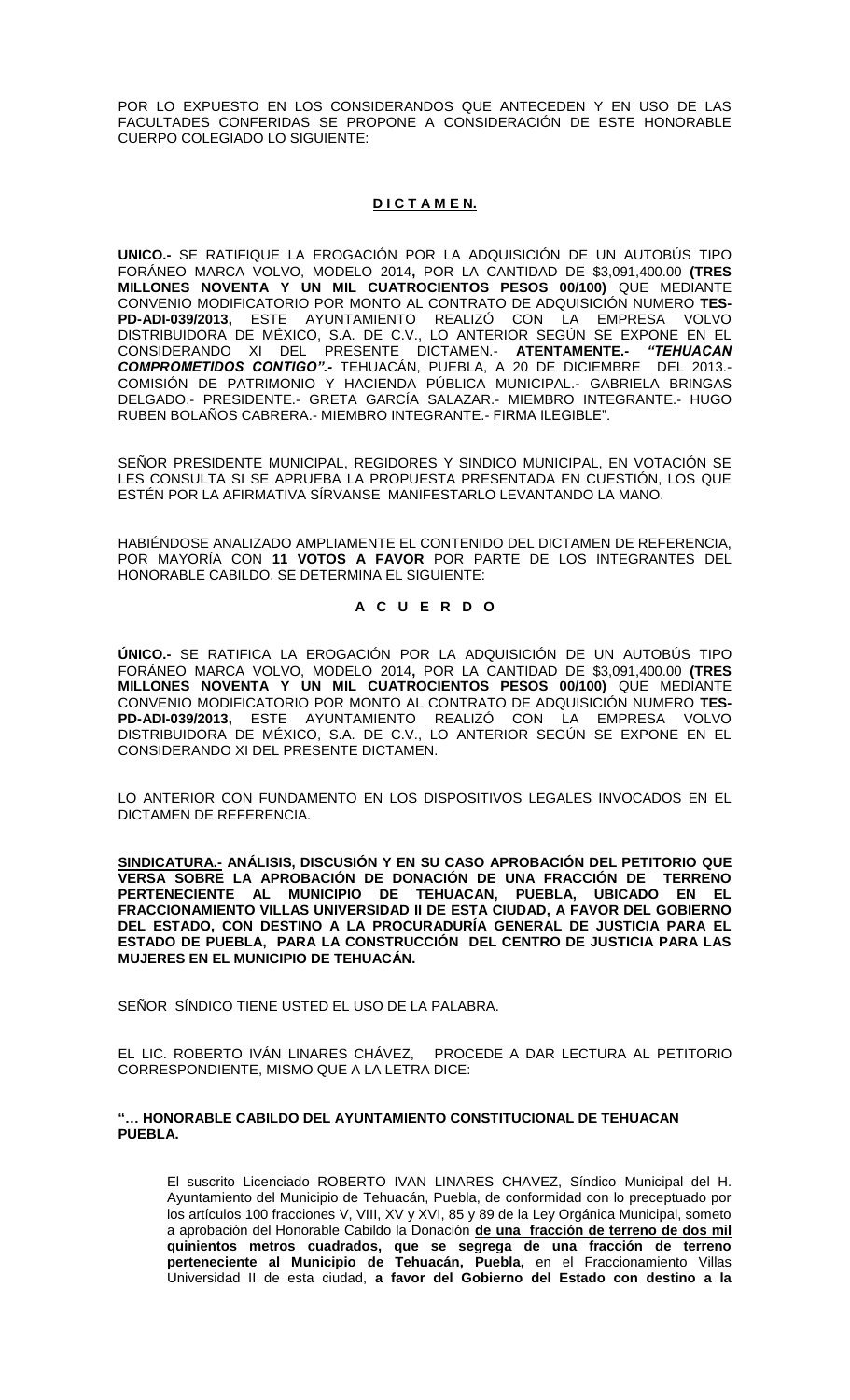**Procuraduría General de Justicia del Estado de Puebla,** para la Construcción del Centro de Justicia para las Mujeres en el Municipio de Tehuacán, Puebla, en base a los siguientes:

### **C O N S I DE R A N D O**

- I. Que el párrafo primero de la fracción II del artículo 115 de la Constitución Política de los Estados Unidos Mexicanos, determina que los Ayuntamientos tendrán facultades para aprobar, de acuerdo con las leyes en materia municipal que deberán expedir las legislaturas de los Estados, los Bandos de Policía y Gobierno, los reglamentos, circulares; y disposiciones administrativas de observancia general dentro de sus respectivas jurisdicciones, que organicen la administración pública municipal, regulen las materias, procedimientos, funciones y servicios públicos de su competencia y aseguren la participación ciudadana y vecinal; misma disposición que es trasladada a la fracción III del artículo 105 de la Constitución Política del Estado Libre y Soberano de Puebla;
- II. El artículo 57 de la Constitución Política del Estado fracción VII.- establece que el H. Congreso faculta Autorizar la enajenación de bienes inmuebles propios del Estado o de los Municipios, a solicitud de éstos, así como aprobar los contratos que celebren los Ayuntamientos, cuando tengan duración mayor del período para el cual hubieren sido electos;
- III. Que el artículo 76 primer párrafo de la Ley Orgánica Municipal determina que el Ayuntamiento sesionará válidamente con la asistencia de la mayoría de sus miembros y del Secretario del Ayuntamiento o la persona que legalmente lo sustituya;
- IV Que el artículo 77 de la misma Ley en cita determina que los acuerdos de los Ayuntamientos se tomarán por mayoría de votos del Presidente Municipal, Regidores y Síndico, y en caso de empate, el Presidente Municipal tendrá voto de calidad;
- V Que el artículo 78 fracciones XVIII y XIX de la Ley Orgánica Municipal determina en su parte conducente que son atribuciones de los Ayuntamientos; promover cuanto estime conveniente para el progreso económico, social y cultural del Municipio; Establecer las bases sobre las cuales **se suscriban los convenios o actos, que comprometan al Municipio por un plazo mayor al período del Ayuntamiento**, siempre y cuando los mismos sean acordados por las dos terceras partes de los miembros del Ayuntamiento o del Consejo Municipal, en los casos que establezca el presente Ordenamiento, para obtener la aprobación a que se refiere la Constitución Política del Estado Libre y Soberano de Puebla;
- VI Que el artículo 84 y 89 de la Ley Orgánica Municipal, precisa que Los Ayuntamientos, para aprobar Bandos de Policía y Gobierno, reglamentos y disposiciones administrativas de observancia general, que organicen la Administración Pública Municipal y dentro de sus respectivas jurisdicciones, regulen las materias, procedimientos, funciones y servicios públicos de su competencia, asegurando la participación ciudadana y vecinal; llevarán a cabo el proceso reglamentario, que comprenderá las etapas de propuesta, análisis, discusión, aprobación y publicación; y, que las mismas disposiciones serán observadas para el caso de que sea necesario hacer una reforma o adición a cualesquiera de los ordenamientos aprobados por el Ayuntamiento respectivo;
- VII Que el artículo 91 en sus fracciones III y XLVI de la misma Ley invocada en el considerando inmediato anterior, preceptúa que el Ciudadano Presidente Municipal Constitucional tiene dentro de sus facultades y obligaciones las de representar al Ayuntamiento y ejecutar sus resoluciones; salvo que se designe una comisión especial, o se trate de procedimientos judiciales, en los que la representación corresponde al Síndico Municipal; suscribir, previo acuerdo del Ayuntamiento, los convenios y actos que sean de interés para el Municipio, sin perjuicio de lo que esta Ley;
- VIII Que el artículo 100 fracción V de la Ley Orgánica Municipal determina que son deberes y atribuciones del Síndico; Promover ante las autoridades municipales, cuanto estimaren propio y conducente en beneficio de la colectividad;
- IX Que el artículo 152 fracción II de la Ley Orgánica Municipal, precisa que los inmuebles destinados por el Municipio a un servicio público y los equiparados a estos con forme a la ley, son bienes de dominio público municipal.
- X Que el artículo 158 fracción II de la Ley Orgánica Municipal precisa que son bienes del dominio privado municipal; Los inmuebles o muebles que formen parte de su patrimonio no destinados al uso colectivo, o a la prestación de un servicio público;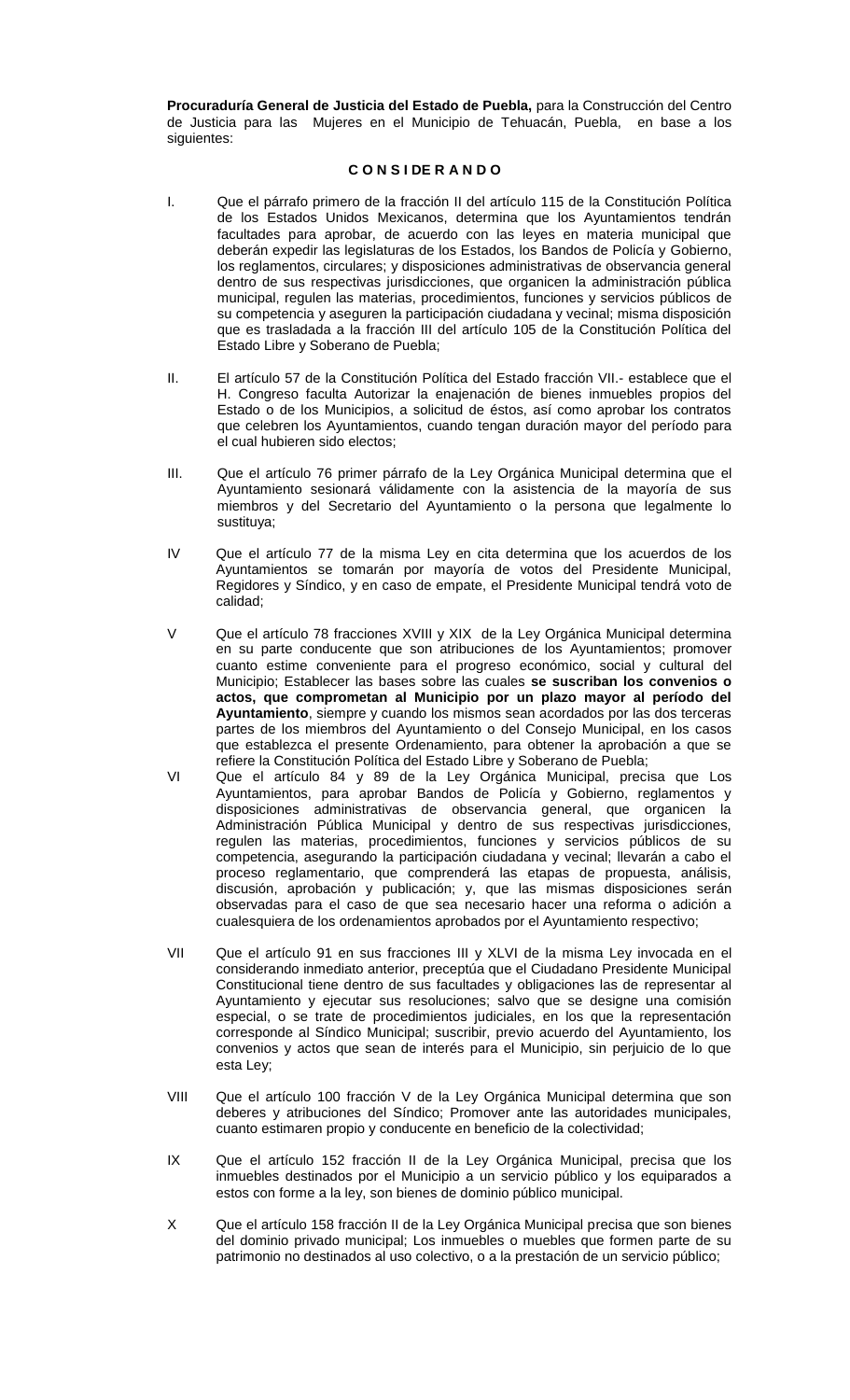- XI Que el artículo 159 fracción I y fracción IV de la Ley Orgánica Municipal menciona que los Ayuntamientos podrán por acuerdo de las dos terceras partes de sus miembros, dictar resoluciones que afecten el patrimonio inmobiliario del Municipio, para mejorar la prestación de las funciones y servicios públicos que tiene encomendados el Municipio, para promover el progreso y bienestar de los habitantes mediante el fenómeno a la educación, empleo y productividad
- XII Por lo que en este acto y en términos del numeral 159 fracciones I y II de la Ley Orgánica Municipal; solicito se desincorpore el bien de dominio público Municipal identificado con la escritura número trece mil ochocientos cuarenta y ocho, volumen numero doscientos veintitrés, de fecha trece de agosto del dos mil ocho, otorgada ante la fe del Licenciado Ramiro Rodríguez Maclub, Titular de la Notaria Pública Número Dos del Distrito Judicial de Tehuacán, Puebla.
- XIII Que el artículo 160 fracciones I, II, V, penúltimo párrafo y último párrafo de la Ley Orgánica Municipal determina que los bienes del dominio privado del Municipio podrán enajenarse, darse en arrendamiento, gravarse, y en general ser objeto de cualquier acto jurídico en los términos de esta Ley, siempre y cuando; Lo apruebe las dos terceras partes del Ayuntamiento; El Síndico emita su opinión ante el Cabildo; que no se contravenga la legislación aplicable en materia de desarrollo urbano; La resolución deberá enviarse al Ejecutivo del Estado y al Congreso del Estado, para los efectos legales a que haya lugar; y, En los casos a que se refiere esta disposición, el contrato o convenio respectivo quedará bajo la custodia del Secretario del Ayuntamiento.
- XIV Que el artículo 161 de la misma Ley invocada, determina que, La transmisión gratuita de la propiedad, del usufructo o de la posesión de los bienes propiedad de los Municipios se podrá otorgar siempre que medie acuerdo del Ayuntamiento, el que bajo su responsabilidad, cuidará que la finalidad sea de notorio beneficio social; y que si no se cumple con la finalidad en el plazo que señale, la autoridad competente, o se destina el bien a un fin distinto al señalado en la autorización, se entenderá revocado el acto gratuito de que se trate y operará sin necesidad de declaración judicial la reversión de los derechos en favor del Municipio; y, Asimismo, si se trata de alguna institución de beneficencia o asociación similar, en caso de disolución o liquidación de la misma, los bienes revertirán al dominio del Municipio.
- XV El suscrito Sindico Municipal del Honorable Ayuntamiento de Tehuacán Puebla, en términos del numeral 100 fracción V y 160 fracción III de la Ley Orgánica Municipal, emite su opinión en el sentido de que no existe ningún inconveniente en que se lleve a cabo la presente donación al **Gobierno del Estado con destino a la Procuraduría General de Justicia del Estado de Puebla,** para la Construcción del Centro de Justicia para las Mujeres en el Municipio de Tehuacán, Puebla.
- XVI Por lo que en atención al oficio numero CJMP/382/2013, signado por la Directora del Centro de Justicia para las mujeres, DRA. ALICIA DE LOURDES LLAMAS MARTINEZ GARZA, mediante el cual solicita en donación una fracción de terreno con una superficie de dos mil quinientos metros cuadrados ó tres mil metros cuadrados para desarrollar el proyecto arquitectónico acorde con el modelos de los Centros de Justicia para las Mujeres, toda vez que una de las necesidades primordiales es cumplir con los objetivos de brindar beneficios sociales a los sectores más desprotegidos en este caso a las mujeres de la región de Tehuacán y en conjunto con el Gobierno del Estado, se trata de salvaguardar estos derechos.
- XVII Por lo que se destina y segrega una fracción de terreno ubicado en el Fraccionamiento Villas Universidad II de esta ciudad de Tehuacán, Puebla, para donarlo al Gobierno del Estado con destino al Sistema para Desarrollo Integral de la Familia del Estado de Puebla, para la construcción del Centro de Justicia para las Mujeres en el Municipio de Tehuacán, Puebla **y el cual** consta de **una superficie de dos mil quinientos metros cuadrados,** misma que se ampara dentro de la escritura número trece mil ochocientos cuarenta y ocho, volumen numero doscientos veintitrés, de fecha trece de agosto del dos mil ocho, otorgada ante la fe del Licenciado Ramiro Rodríguez Maclub, Titular de la Notaria Pública Número Dos del Distrito Judicial de Tehuacán, Puebla, Titulo inscrito en el Registro Público de la Propiedad de este Distrito Judicial, bajo la partida numero 212, a fojas 209 del Libro Primero, Tomo doscientos cuarenta y cinco, agregada a fojas 3646 a la 3703 de fecha cinco de febrero del año dos mil nueve, **dicho terreno consta en su totalidad con una superficie de cuatro mil novecientos ocho metros punto cincuenta y tres centímetros cuadrados** con las siguientes medidas y colindancias:

**AL NORTE:** Mide ciento ochenta y tres metros, seis centímetros, colinda con la calle Complutense.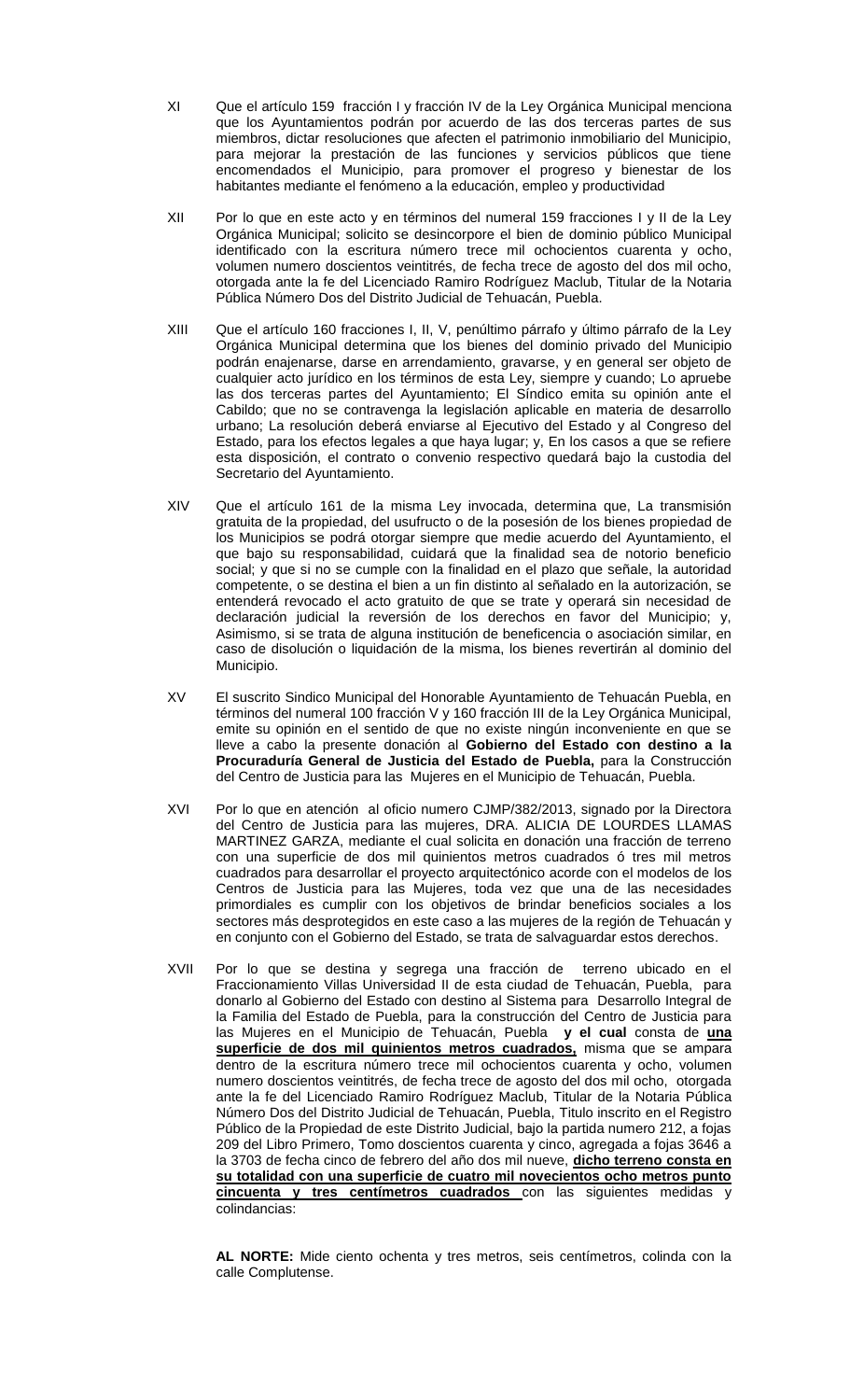**AL SUR:** Mide Doscientos veintiséis metros, sesenta y tres centímetros colinda con la calle agua la Turbina.

**AL NORESTE:** Mide veintiocho metros, veinticinco centímetros, colinda con el Libramiento Tecnológico- San Marcos.

**AL NOROESTE:** Mide cuarenta metros, veintinueve centímetros, en dos líneas la primera que parte de Norte a Noreste mide treinta y nueve metros, dieciocho centímetros, colinda con la calle complutense, la segunda quiebra al sur en un metro once centímetros, colinda con derecho de vía.

**Mismo que tiene una restricción por el paso de un canal de agua de seiscientos treinta metros cuadrados, dando una totalidad de cuatro mil doscientos setenta y ocho metros cincuenta y tres centímetros cuadrados**, tal y como lo emite la Dirección de Desarrollo Urbano, por lo que anexo alineamiento numero 3046 para mejor proveer.

**Por lo que se designa y destina para la construcción del Centro de Justicia para las Mujeres en el Municipio de Tehuacán, Puebla, una fracción de terreno de dos mil quinientos metros cuadrados, del predio ubicado en el fraccionamiento Villas Universidad II con las siguientes medidas y colindancias:**

**AL NORTE:** 94.06 METROS COLINDA CON CALLE COMPLUTENSE.

**AL SUR:** 104.12 METROS COLINDA CON CALLE LA TURBINA.

**AL ORIENTE:** 28.25 METROS COLINDA CON EL LIBRAMIENTO TECNOLOGICO SAN MARCOS NECOXTLA,

**AL PONIENTE:** 23.96 METROS CUADRADOS COLINDANDO CON FRACCION RESTANTE, tal y como lo describe el alineamiento emitido por la Dirección de Desarrollo urbano Municipal de Tehuacán, Puebla.

Por lo que este Honorable Ayuntamiento de Tehuacán, Puebla, **se reserva el área de mil setecientos setenta y ocho metros punto cincuenta y tres centímetros cuadrados.**

En base a lo anterior someto a consideración de este Honorable Cuerpo Colegiado el siguiente:

### **P E T I T O R I O**

**PRIMERO.-** Se autorice la desincorporación del bien de dominio Público Municipal identificado con la escritura número trece mil ochocientos cuarenta y ocho, volumen numero doscientos veintitrés, de fecha trece de agosto del dos mil ocho, otorgada ante la fe del Licenciado Ramiro Rodríguez Maclub, Titular de la Notaria Pública Número Dos del Distrito Judicial de Tehuacán, Puebla, Titulo inscrito en el Registro Público de la Propiedad de este Distrito Judicial, bajo la partida numero 212, a fojas 209 del Libro Primero, Tomo doscientos cuarenta y cinco, agregada a fojas 3646 a la 3703 de fecha cinco de febrero del año dos mil nueve.

**SEGUNDO.-** Autorice al Honorable Ayuntamiento del Municipio de Tehuacán, Puebla, a través del Ciudadano Presidente Municipal, Síndico Municipal y Secretario General, **la Donación en forma pura y a título gratuito a favor del Gobierno del Estado con destino a la Procuraduría General de Justicia del Estado de Puebla,** para la Construcción del Centro de Justicia para las Mujeres en el Municipio de Tehuacán, Puebla, **con una superficie de terreno de dos mil quinientos metros cuadrados,** misma que se ampara dentro de la escritura número trece mil ochocientos cuarenta y ocho, volumen numero doscientos veintitrés, de fecha trece de agosto del dos mil ocho, otorgada ante la fe del Licenciado Ramiro Rodríguez Maclub, Titular de la Notaria Pública Número Dos del Distrito Judicial de Tehuacán, Puebla, Titulo inscrito en el Registro Público de la Propiedad de este Distrito Judicial, bajo la partida numero 212, a fojas 209 del Libro Primero, Tomo doscientos cuarenta y cinco, agregada a fojas 3646 a la 3703 de fecha cinco de febrero del año dos mil nueve, **con las siguientes medidas y colindancias:**

**AL NORTE:** 94.06 METROS COLINDA CON CALLE COMPLUTENSE.

**AL SUR:** 104.12 METROS COLINDA CON CALLE LA TURBINA.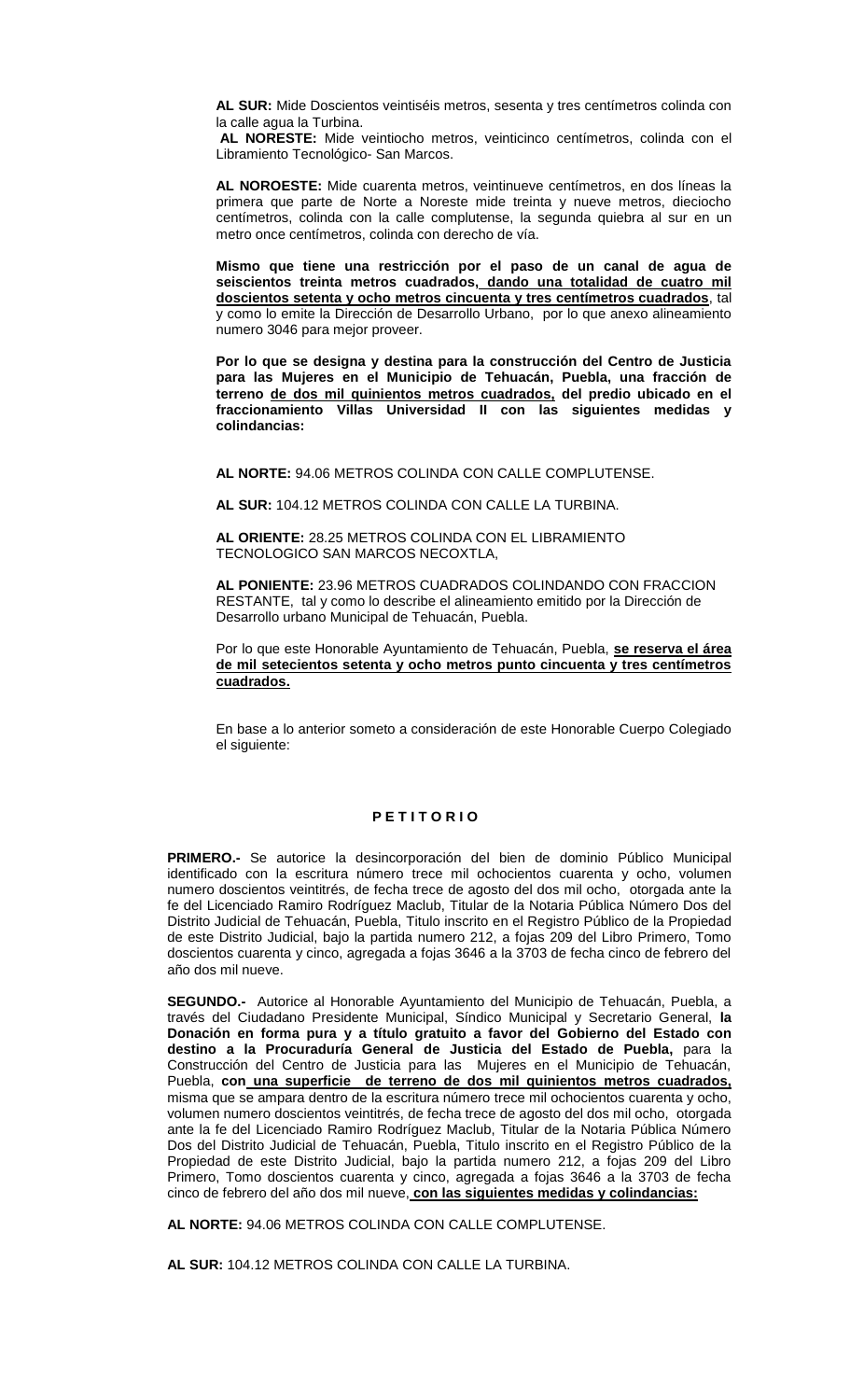**AL ORIENTE:** 28.25 METROS COLINDA CON EL LIBRAMIENTO TECNOLOGICO SAN MARCOS NECOXTLA.

**AL PONIENTE:** 23.96 METROS CUADRADOS COLINDANDO CON FRACCION RESTANTE, tal y como lo describe el alineamiento emitido por la Dirección de Desarrollo urbano Municipal de Tehuacán, Puebla.

Reservándose el ayuntamiento la fracción restante del terreno:

### **El área de mil setecientos setenta y ocho metros punto cincuenta y tres centímetros cuadrados.**

**TERCERO.** El suscrito Sindico Municipal del Honorable Ayuntamiento de Tehuacán Puebla, en términos del numeral 100 fracción V y 160 fracción III de la Ley Orgánica Municipal, emite su opinión en el sentido de que no existe ningún inconveniente en que se lleve a cabo la presente donación al **Gobierno del Estado con destino a la Procuraduría General de Justicia del Estado de Puebla,** para la Construcción del Centro de Justicia para las Mujeres en el Municipio de Tehuacán, Puebla.

**CUARTO.-** Se instruya al Secretario General del Ayuntamiento, para que en el ámbito de sus facultades, envíe al Ejecutivo del Estado, los acuerdos que se tomen del presente petitorio, para que en lo conducente se publique en el periódico oficial del Estado.- ATENTAMENTE.- **Tehuacán, Puebla, a los veinte días del mes de diciembre del año dos mil trece.- LIC. ROBERTO IVAN LINARES CHAVEZ.-** SINDICO MUNICIPAL DE TEHUACAN PUEBLA.- FIRMA ILEGIBLE".

SEÑOR PRESIDENTE MUNICIPAL, REGIDORES Y SINDICO MUNICIPAL, EN VOTACIÓN SE LES CONSULTA SI SE APRUEBA LA PROPUESTA PRESENTADA EN CUESTIÓN, LOS QUE ESTÉN POR LA AFIRMATIVA SÍRVANSE MANIFESTARLO LEVANTANDO LA MANO.

HABIÉNDOSE ANALIZADO AMPLIAMENTE EL CONTENIDO DEL DICTAMEN DE REFERENCIA, POR MAYORÍA CON **11 VOTOS A FAVOR** POR PARTE DE LOS INTEGRANTES DEL HONORABLE CABILDO, SE DETERMINA EL SIGUIENTE:

# **A C U E R D O**

**PRIMERO.-** SE AUTORIZA LA DESINCORPORACIÓN DEL BIEN DE DOMINIO PÚBLICO MUNICIPAL IDENTIFICADO CON LA ESCRITURA NÚMERO TRECE MIL OCHOCIENTOS CUARENTA Y OCHO, VOLUMEN NUMERO DOSCIENTOS VEINTITRÉS, DE FECHA TRECE DE AGOSTO DEL DOS MIL OCHO, OTORGADA ANTE LA FE DEL LICENCIADO RAMIRO RODRÍGUEZ MACLUB, TITULAR DE LA NOTARIA PÚBLICA NÚMERO DOS DEL DISTRITO JUDICIAL DE TEHUACÁN, PUEBLA, TITULO INSCRITO EN EL REGISTRO PÚBLICO DE LA PROPIEDAD DE ESTE DISTRITO JUDICIAL, BAJO LA PARTIDA NUMERO 212, A FOJAS 209 DEL LIBRO PRIMERO, TOMO DOSCIENTOS CUARENTA Y CINCO, AGREGADA A FOJAS 3646 A LA 3703 DE FECHA CINCO DE FEBRERO DEL AÑO DOS MIL NUEVE.

**SEGUNDO.-** SE AUTORIZA AL HONORABLE AYUNTAMIENTO DEL MUNICIPIO DE TEHUACÁN, PUEBLA, A TRAVÉS DEL CIUDADANO PRESIDENTE MUNICIPAL, SÍNDICO MUNICIPAL Y SECRETARIO GENERAL, **LA DONACIÓN EN FORMA PURA Y A TÍTULO GRATUITO A FAVOR DEL GOBIERNO DEL ESTADO CON DESTINO A LA PROCURADURÍA GENERAL DE JUSTICIA DEL ESTADO DE PUEBLA,** PARA LA CONSTRUCCIÓN DEL CENTRO DE JUSTICIA PARA LAS MUJERES EN EL MUNICIPIO DE TEHUACÁN, PUEBLA, **CON UNA SUPERFICIE DE TERRENO DE DOS MIL QUINIENTOS METROS CUADRADOS,** MISMA QUE SE AMPARA DENTRO DE LA ESCRITURA NÚMERO TRECE MIL OCHOCIENTOS CUARENTA Y OCHO, VOLUMEN NUMERO DOSCIENTOS VEINTITRÉS, DE FECHA TRECE DE AGOSTO DEL DOS MIL OCHO, OTORGADA ANTE LA FE DEL LICENCIADO RAMIRO RODRÍGUEZ MACLUB, TITULAR DE LA NOTARIA PÚBLICA NÚMERO DOS DEL DISTRITO JUDICIAL DE TEHUACÁN, PUEBLA, TITULO INSCRITO EN EL REGISTRO PÚBLICO DE LA PROPIEDAD DE ESTE DISTRITO JUDICIAL, BAJO LA PARTIDA NUMERO 212, A FOJAS 209 DEL LIBRO PRIMERO, TOMO DOSCIENTOS CUARENTA Y CINCO, AGREGADA A FOJAS 3646 A LA 3703 DE FECHA CINCO DE FEBRERO DEL AÑO DOS MIL NUEVE, **CON LAS SIGUIENTES MEDIDAS Y COLINDANCIAS:**

**AL NORTE:** 94.06 METROS COLINDA CON CALLE COMPLUTENSE.

**AL SUR:** 104.12 METROS COLINDA CON CALLE LA TURBINA.

**AL ORIENTE:** 28.25 METROS COLINDA CON EL LIBRAMIENTO TECNOLOGICO SAN MARCOS NECOXTLA.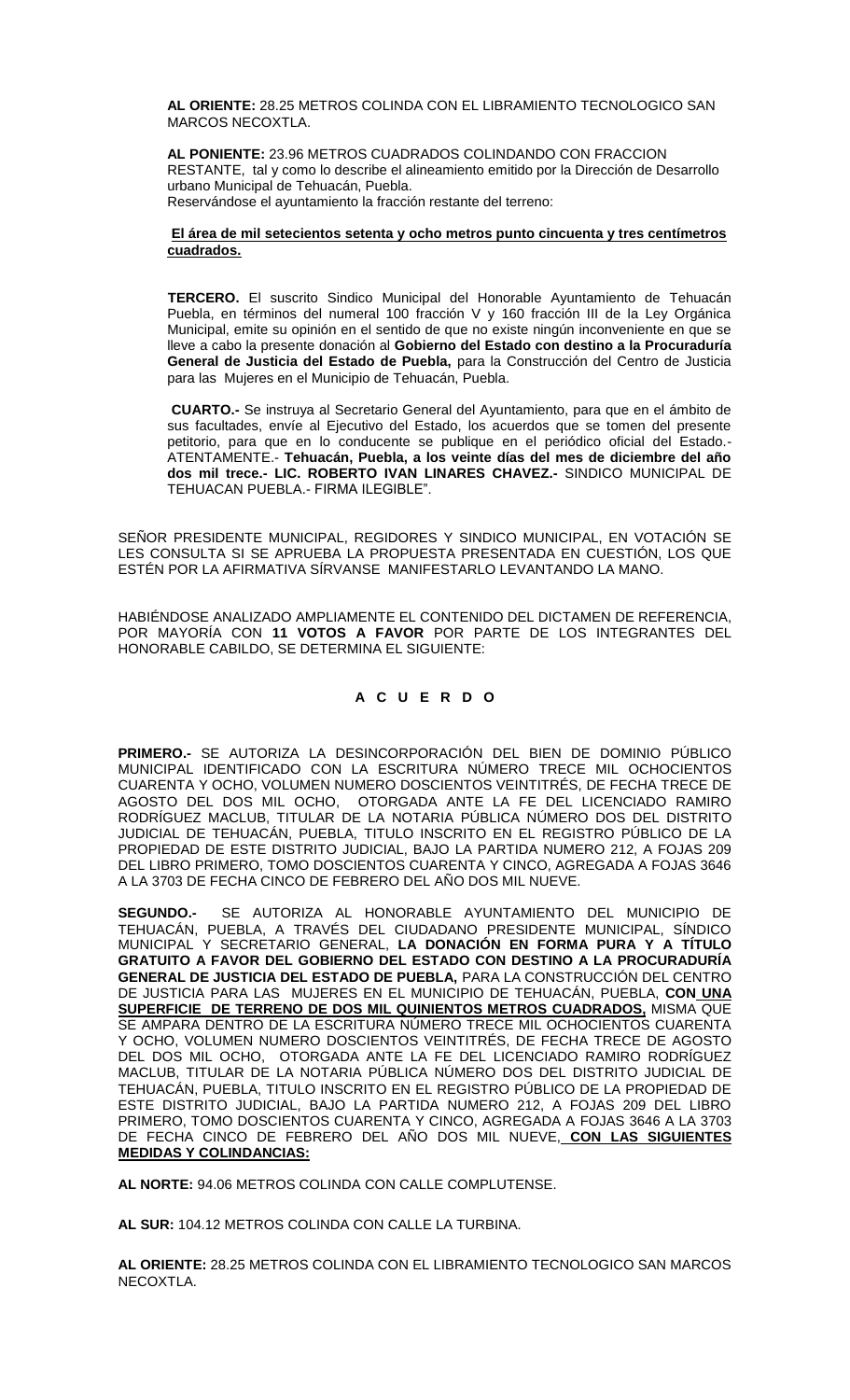**AL PONIENTE:** 23.96 METROS CUADRADOS COLINDANDO CON FRACCION RESTANTE, TAL Y COMO LO DESCRIBE EL ALINEAMIENTO EMITIDO POR LA DIRECCIÓN DE DESARROLLO URBANO MUNICIPAL DE TEHUACÁN, PUEBLA.

RESERVÁNDOSE EL AYUNTAMIENTO LA FRACCIÓN RESTANTE DEL TERRENO:

### **EL ÁREA DE MIL SETECIENTOS SETENTA Y OCHO METROS PUNTO CINCUENTA Y TRES CENTÍMETROS CUADRADOS.**

**TERCERO.** EL SUSCRITO SINDICO MUNICIPAL DEL HONORABLE AYUNTAMIENTO DE TEHUACÁN PUEBLA, EN TÉRMINOS DEL NUMERAL 100 FRACCIÓN V Y 160 FRACCIÓN III DE LA LEY ORGÁNICA MUNICIPAL, EMITE SU OPINIÓN EN EL SENTIDO DE QUE NO EXISTE NINGÚN INCONVENIENTE EN QUE SE LLEVE A CABO LA PRESENTE DONACIÓN AL **GOBIERNO DEL ESTADO CON DESTINO A LA PROCURADURÍA GENERAL DE JUSTICIA DEL ESTADO DE PUEBLA,** PARA LA CONSTRUCCIÓN DEL CENTRO DE JUSTICIA PARA LAS MUJERES EN EL MUNICIPIO DE TEHUACÁN, PUEBLA.

**CUARTO.-** SE INSTRUYE AL SECRETARIO GENERAL DEL AYUNTAMIENTO, PARA QUE EN EL ÁMBITO DE SUS FACULTADES, ENVÍE AL EJECUTIVO DEL ESTADO, LOS ACUERDOS QUE SE TOMEN DEL PRESENTE PETITORIO, PARA QUE EN LO CONDUCENTE SE PUBLIQUE EN EL PERIÓDICO OFICIAL DEL ESTADO.

LO ANTERIOR CON FUNDAMENTO EN LOS DISPOSITIVOS LEGALES INVOCADOS EN EL PETITORIO DE REFERENCIA.

**SINDICATURA.- ANÁLISIS, DISCUSIÓN Y EN SU CASO APROBACIÓN DEL PETITORIO QUE VERSA SOBRE LA DECLARATORIA DE UTILIDAD PÚBLICA DE UNA FRACCIÓN DE TERRENO QUE CONFORMA UNA PARTE DE LA VIALIDAD CONOCIDA COMO CALLE DIECISIETE NORTE UBICADA ENTRE LA AVENIDA INDEPENDENCIA ORIENTE Y LA CALLE DOS ORIENTE DE ESTA CIUDAD, PARA APERTURA CONSTRUCCIÓN DE GUARNICIONES, BANQUETAS, ADOQUINAMIENTO Y ALUMBRADO PÚBLICO, ENTRE LA CALLE 17 NORTE ENTRE LA AVENIDA INDEPENDENCIA ORIENTE Y LA CALLE DOS ORIENTE DE ESTA CIUDAD.**

SEÑOR SÍNDICO TIENE USTED EL USO DE LA PALABRA.

EL LIC. ROBERTO IVÁN LINARES CHÁVEZ, PROCEDE A DAR LECTURA AL PETITORIO CORRESPONDIENTE, MISMO QUE A LA LETRA DICE:

### **".. HONORABLE CABILDO:**

LIC. ROBERTO IVAN LINARES CHAVEZ, SINDICO MUNICIPAL DE TEHUACAN, PUEBLA, EN EJERCICIO DE LAS FACULTADES QUE ME CONFIERE EL ARTICULO 100 FRACCION XI DE LA LEY ORGANICA MUNICIPAL DEL ESTADO LIBRE Y SOBERANO DE PUEBLA Y CON FUNDAMENTO EN EL ARTICULO 2, FRACCION II Y 4 FRACCION II DE LA LEY DE EXPROPIACION PARA EL ESTADO DE PUEBLA, ARTICULO 7, 17 DEL REGLAMENTO DE CONTRUCCIONES PARA EL MUNICIPIO DE TEHUACAN, PUEBLA, ARTICULO 34 Y 35 DE LA LEY DE FRACCIONAMIENTOS Y ACCIONES URBANISTICAS PARA EL ESTADO LIBRE Y SOBERANO DE PUEBLA, **SOLICITO AL HONORABLE CABILDO REALICE LA DECLARATORIA DE UTILIDAD PUBLICA DE UNA FRACCION DE TERRENO QUE CONFORMA UNA PARTE DE LA VIALIDAD CONOCIDA COMO CALLE 17 NORTE UBICADA ENTRE LA AVENIDA INDEPENDENCIA ORIENTE Y LA CALLE DOS ORIENTE DE ESTA CIUDAD, PARA LA APERTURA, CONSTRUCCION DE GUARNICIONES, BANQUETAS, ADOQUINAMIENTO Y ALUMBRADO PUBLICO, DE LA CALLE 17 NORTE ENTRE LA AVENIDA INDEPENCIA ORIENTE Y LA CALLE DOS ORIENTE, DE ESTA CIUDAD** COMPRENDIDO DENTRO DE UNA SUPERFICIE DE PARTICULARES DE **2727.08 M2 (DOS MIL SETECIENTOS VEINTISIETE METROS CUADRADOS CON OCHO CENTIMETROS)** EN BASE A LOS SIGUIENTES:

### **C O N S I DE R A N D O S**

I. Que el artículo 27 de la Constitución Política de los Estados Unidos Mexicanos en su párrafo segundo fracción VI, establece: las expropiaciones sólo podrán hacerse por causa de utilidad pública y mediante indemnización; asimismo, los Estados y el Distrito Federal, lo mismo que los Municipios de toda la República tienen plena capacidad para adquirir y poseer todos lo bienes raíces necesarios para proporcionar los servicios públicos que el Estado debe brindar.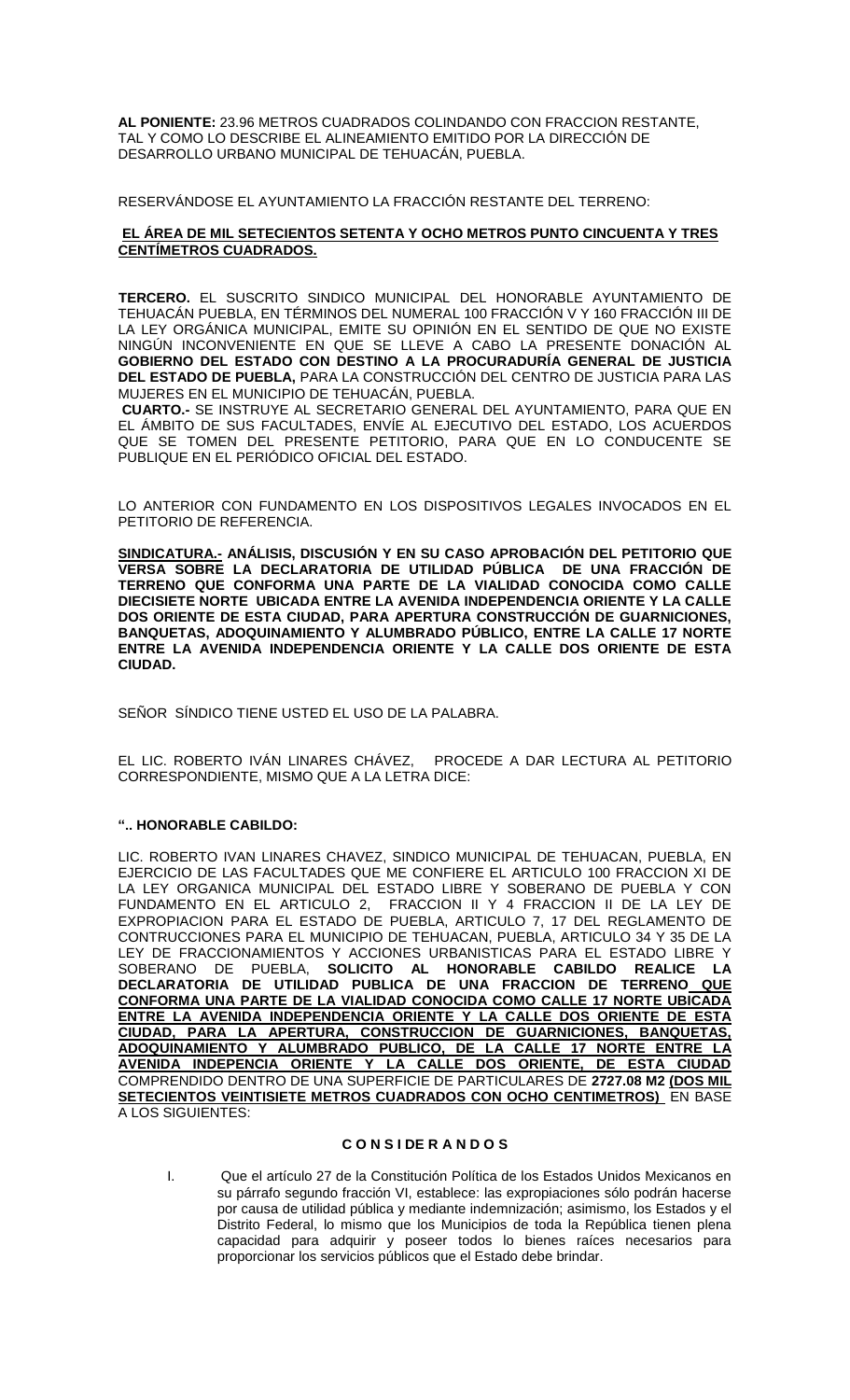- II. Que el párrafo primero de la fracción II del artículo 115 de la Constitución Política de los Estados Unidos Mexicanos, determina que los Ayuntamientos tendrán facultades para aprobar, de acuerdo con las leyes en materia municipal que deberán expedir las legislaturas de los Estados, los Bandos de Policía y Gobierno, los reglamentos, circulares; y disposiciones administrativas de observancia general dentro de sus respectivas jurisdicciones, que organicen la administración pública municipal, regulen las materias, procedimientos, funciones y servicios públicos de su competencia y aseguren la participación ciudadana y vecinal; misma disposición que es trasladada a la fracción III del artículo 105 de la Constitución Política del Estado Libre y Soberano de Puebla;
- III. El artículo 57 de la Constitución Política del Estado fracción VII.- establece que el Congreso del Estado está facultado para autorizar la enajenación de bienes inmuebles propios del Estado o de los Municipios, a solicitud de éstos, así como aprobar los contratos que celebren los Ayuntamientos, cuando tengan duración mayor del período para el cual hubieren sido electos;
- IV. Que el artículo 76 primer párrafo de la Ley Orgánica Municipal, determina que el Ayuntamiento sesionará válidamente con la asistencia de la mayoría de sus miembros y del Secretario del Ayuntamiento o la persona que legalmente lo sustituya;
- IV Que el artículo 77 de la Ley Orgánica Municipal, determina que los acuerdos de los Ayuntamientos se tomarán por mayoría de votos del Presidente Municipal, Regidores y Síndico, y en caso de empate, el Presidente Municipal tendrá voto de calidad;
- V Que el artículo 78 fracciones XVIII y XIX de la Ley Orgánica Municipal, determina en su parte conducente que son atribuciones de los Ayuntamientos; promover cuanto estime conveniente para el progreso económico, social y cultural del Municipio; Establecer las bases sobre las cuales **se suscriban los convenios o actos, que comprometan al Municipio por un plazo mayor al período del Ayuntamiento**, siempre y cuando los mismos sean acordados por las dos terceras partes de los miembros del Ayuntamiento o del Consejo Municipal, en los casos que establezca el presente Ordenamiento, para obtener la aprobación a que se refiere la Constitución Política del Estado Libre y Soberano de Puebla;
- VI Que el artículo 84 y 89 de la Ley Orgánica Municipal, precisa que Los Ayuntamientos, para aprobar Bandos de Policía y Gobierno, reglamentos y disposiciones administrativas de observancia general, que organicen la Administración Pública Municipal y dentro de sus respectivas jurisdicciones, regulen las materias, procedimientos, funciones y servicios públicos de su competencia, asegurando la participación ciudadana y vecinal; llevarán a cabo el proceso reglamentario, que comprenderá las etapas de propuesta, análisis, discusión, aprobación y publicación; y, que las mismas disposiciones serán observadas para el caso de que sea necesario hacer una reforma o adición a cualesquiera de los ordenamientos aprobados por el Ayuntamiento respectivo;
- VII Que el artículo 91 en sus fracciones III y XLVI de la Ley Orgánica Municipal, preceptúa que el Ciudadano Presidente Municipal Constitucional tiene dentro de sus facultades y obligaciones las de representar al Ayuntamiento y ejecutar sus resoluciones; salvo que se designe una comisión especial, o se trate de procedimientos judiciales, en los que la representación corresponde al Síndico Municipal; suscribir, previo acuerdo del Ayuntamiento, los convenios y actos que sean de interés para el Municipio, sin perjuicio de lo que esta Ley establezca y/o disponga.
- VIII Que el artículo 100 fracción V de la Ley Orgánica Municipal, determina que son deberes y atribuciones del Síndico; Promover ante las autoridades municipales, cuanto estimaren propio y conducente en beneficio de la colectividad;
- IX Que el artículo 100 fracción XI establece: Son deberes y atribuciones del Síndico: Tramitar hasta poner en estado de resolución los expedientes de expropiación.
- X Que el artículo 2 fracción II de la Ley de Expropiación del Estado establece: "Son causas de utilidad pública, para efectos de esta Ley, Fracción I**I.-** La apertura, prolongación, ampliación, alineamiento o mejoramiento de avenidas, calles, calzadas, andadores, puentes, bulevares, túneles, caminos y carreteras, así como toda vía que tienda a facilitar el tránsito en general, urbano, suburbano y rural, entre dos o más poblaciones;
- XI Que el artículo 3 de la Ley de Expropiación para el Estado de Puebla, señala que previa declaración del Ejecutivo del Estado, del Ayuntamiento del Municipio o Consejo Municipal, dentro de cuya jurisdicción se encuentre comprendido el caso de utilidad pública, procederá la expropiación, la ocupación temporal, total o parcial, o la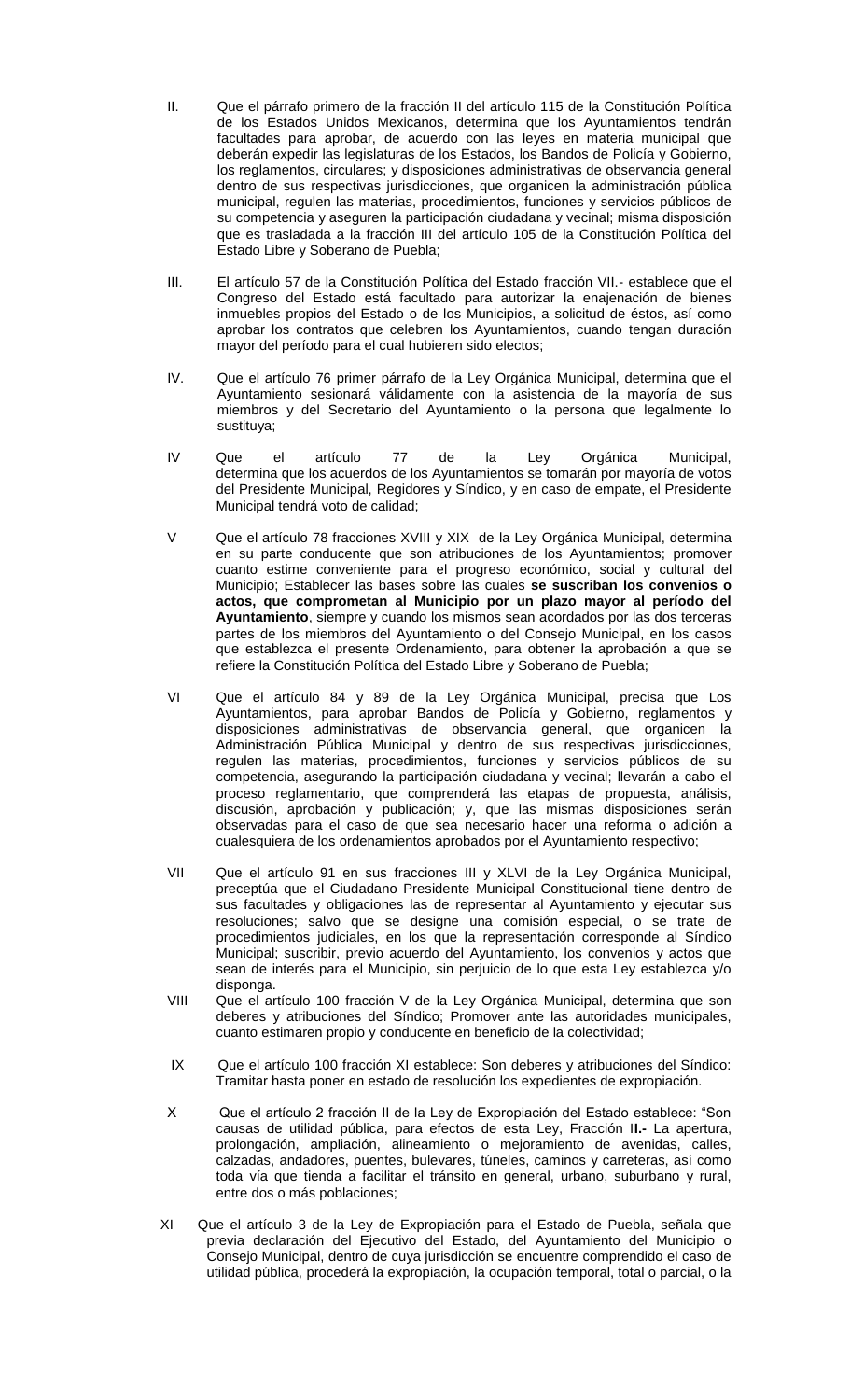simple limitación de los derechos de dominio para los fines que establezcan en la propia declaratoria.

- XII Que el artículo 4 Fracción II de la Ley de Expropiación del Estado establece: La declaración de que una obra es de utilidad pública, corresponderá a la Autoridad Expropiante, recayendo dicha figura en: **El Ayuntamiento del Municipio** en que va a ejecutarse la obra de que se trata, cualquiera que ésta sea, siempre y cuando, se afecte exclusivamente al interés del mismo Municipio, y en el segundo caso el Síndico Municipal del Ayuntamiento correspondiente, a través de las Unidades Administrativas respectivas, tramitarán el expediente de expropiación**,** de ocupación temporal o de limitación de dominio.
- XIII Que el artículo 5 de la Ley de Expropiación del Estado establece: En los casos previstos en el artículo anterior, la Autoridad Expropiante iniciará el procedimiento para declarar la utilidad pública de un bien, con la emisión de un Acuerdo por parte de la Autoridad Expropiante en la que haga constar el estudio económico social y técnico que justifique la necesidad de la afectación al inmueble, así como la factibilidad del proyecto a ejecutar, mismo que se anexa a la presente declaratoria de utilidad pública.
- XIV Que el artículo 3 del Reglamento de Construcciones para el Municipio de Tehuacán Puebla preceptúa que de conformidad a lo dispuesto por el Artículo 115 de la Constitución Política de los Estados Unidos Mexicanos, por la Constitución Política del Estado de Puebla y por la Ley Orgánica Municipal, el Ciudadano Presidente Municipal está facultado para hacer cumplir la disposiciones de este Reglamento, pudiendo delegarlas a la Dirección de Desarrollo Urbano, para lo cual deberán. 1.- Fijar los requisitos técnicos a que se sujetarán las construcciones, obras, instalaciones o mejoras que se construyan en los predios o en las vías públicas a fin de que se satisfagan las condiciones de seguridad, funcionalidad, higiene, comodidad y estética.
- XV Que el artículo 7 del Reglamento anteriormente aludido establece que la Vía Pública es la Superficie destinada por las disposiciones jurídicas al libre tránsito. Que el artículo 27 del referido Reglamento estipula que si un propietario se viera afectado en su predio por restricción urbana en beneficio de la Comunidad, se procederá conforme a la Ley.
- XVI Como antecedente he de referir que debido a la apertura de la vialidad de la calle 17 norte entre avenida independencia oriente y calle dos oriente existen cuatro afectaciones a diversos propiedades misas que a continuación describen:

### **MEDIDAS Y COLINDANCIAS POR FRACCIONES (CALLE 17 NORTE, ENTRE AV. INDEPENDENCIA ORIENTE Y CALLE 2 ORIENTE)**

- FRACCION DE **516.56 m2.**
- AL NORTE: 11.01 m. COLINDA CON CALLE 2 ORIENTE
- AL SUR: 11.11 m. COLINDA CON LA VIALIDAD 17 NORTE
- AL ORIENTE: 47.01 m. COLINDA CON PROPIEDAD PRIVADA Y 3ª PRIVADA DE LA CALLE 25 NORTE Y
- AL PONIENTE: 46.46 m. COLINDA CON PROPIEDAD PRIVADA.

### **PROPIEDAD DE ..**

- FRACCION DE **1,311.79 m2.**
- AL NORTE: 11.11 m. COLINDA CON LA VIALIDAD 17 NORTE
- AL SUR: 14.96 m. COLINDA CON LA VIALIDAD 17 NORTE
- AL ORIENTE: EN 2 LÍNEAS; LA PRIMERA DE NORTE A SUR EN 4.00 m. Y LA SEGUNDA EN 96.74 m. COLINDANDO CON LA 3ª. PRIVADA DE LA CALLE 25 NORTE Y PROPIEDAD DEL C. ISAAC CASTRO TLILPA Y
- AL PONIENTE: 100.63 m. COLINDA CON EL C. ISAAC CASTRO TLILPA.

# **PROPIEDAD DE …**

- FRACCION DE **305.46 m2.**
- AL NORTE: 14.96 m. COLINDA CON LA VIALIDAD 17 NORTE
- AL SUR: 14.97 m. COLINDA CON LA VIALIDAD 17 NORTE
- AL ORIENTE: 20.15 m. COLINDA CON EL C. GUMARO CADENA RODRIGUEZ Y
- AL PONIENTE: 20.70 m. COLINDA CON EL C. GUMARO CADENA RODRIGUEZ.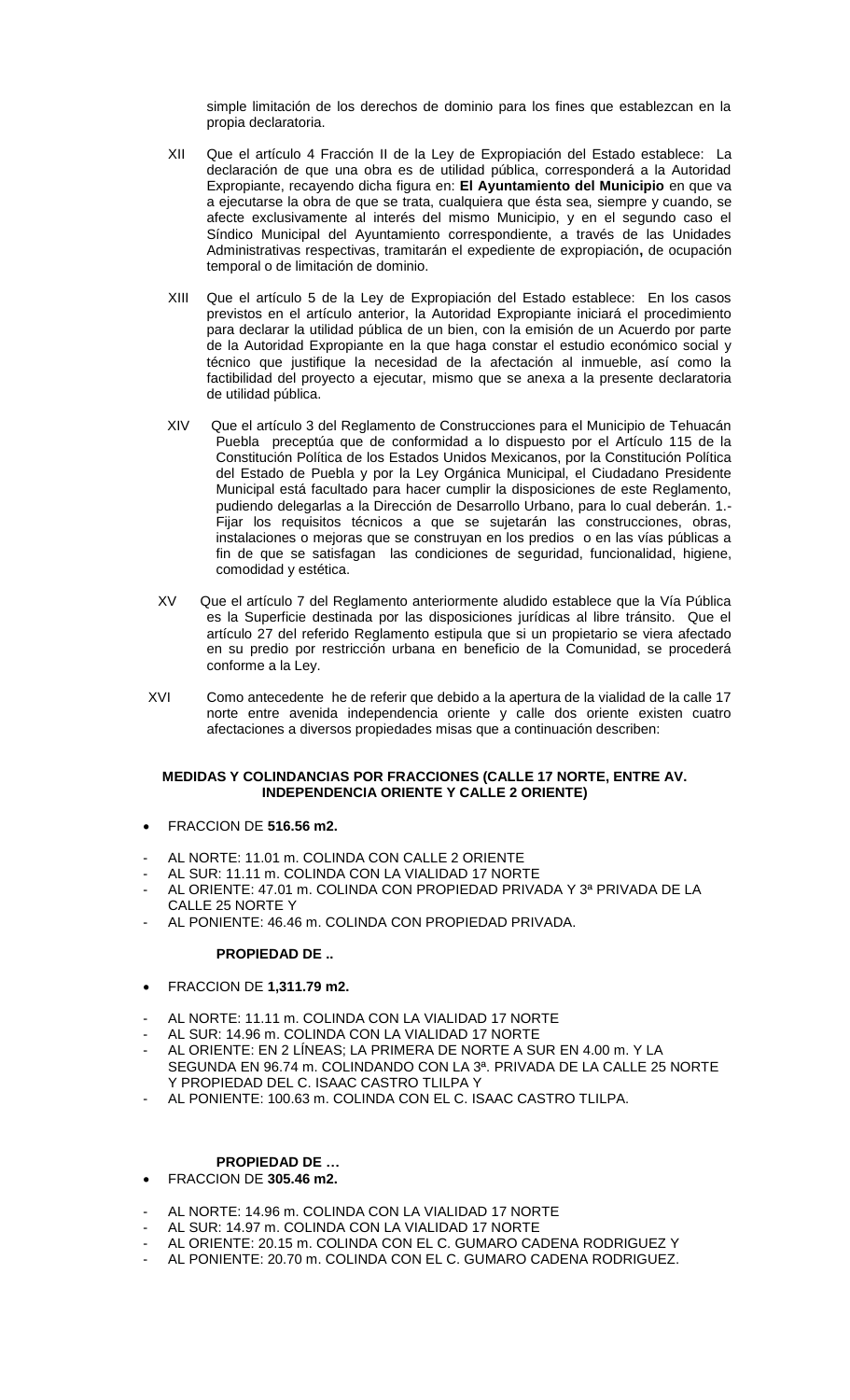#### **PROPIEDAD DE …**

- FRACCION DE **450.01 m2.**
- AL NORTE: 14.97 m. COLINDA CON LA VIALIDAD 17 NORTE
- AL SUR: 14.95 m. COLINDA AV. INDEPENDENCIA ORIENTE
- AL ORIENTE: 30.14 m. COLINDA CON EL C. JOSAFAT CADENA Y
- AL PONIENTE: 30.13 m. COLINDA CON LA C. PERFECTA MARRERO SALAZAR.

#### **DANDO UN TOTAL DE SUPERFICIE AFECTADA POR LA APERTURA DE LA VIALIDAD 17 NORTE ENTRE AVENIDA INDEPENCENCIA ORIENTE Y CALLE DOS ORIENTE DE ESTA CIUDAD DE TEHUACAN, PUEBLA DE 2583.82M2 CON LAS SIGUIENTES MEDIDAS Y COLINDANCIAS:**

**AL NORTE:** 11.01 M. COLINDA CON LA VIALIDAD CALLE DOS ORIENTE.

**AL SUR:** 14.95 M. COLINDA CON LA VIALIDAD AVENIDA INDEPENDENCIA ORIENTE.

**AL ORIENTE:** MIDE EN 5 LINEAS, LA PRIMERA DE NORTE A SUR EN 47.01METROS.COLINDA CON PROPIEDAD PRIVADA Y PARTE DE LA VIALIDAD TERCERA PRIVADA DE LA 25 NORTE, LA SEGUNDA DE NORTE A SUR EN 4.00M, CON LA TERCERA PRIVADA DE LA 25 NORTE, LA TERCERA DE NORTE A SUR EN 96.74 M. CON PROPIEDAD PRIVADA; LA CUARTA DE NORTE A SUR EN 20.15 M. CON PROPIEDAD PRIVADA Y LA QUINTA DE NORTE A SUR EN 30.14 M. CON PROPIEDAD PRIVADA.

**AL PONIENTE:** MIDE EN 4 LINEAS, LA PRIMERA DE NORTE A SUR EN 20.70 M. LA SEGUNDA DE NORTE A SUR 100.63 M. LA TERCERA DE NORTE A SUR EN 2070 M. LA CUARTA EN 30.13 M. TODAS ESTAS COLINDA CON PROPIEDAD PRIVADA.

**ACLARANDO QUE AL MOMENTO DE REALIZARCE LA OBRA DE LA CONSTRUCCION DE GUARNICIONES, BANQUETAS, PAVIENTACION DE LA CALLE 17 NORTE ENTRE LA AVENIDA INDEPENDENCIA ORIENTE Y DOS ORIENTE LA SUPERFICIE SERA DE 2727.08 M2 POR LAS CONSTRUCCION DE LA GUARNICIONES Y BANQUETAS.**

 XVII. Ahora bien dentro del presente expediente técnico obran copias fotostáticas de los instrumentos notariales de las afectaciones por la apertura de la vialidad conocida como 17 norte entre Avenida Independencia Oriente y la calle Dos oriente de esta ciudad, mismas que a continuación de describen:

#### **ACTUALMENTE SE ESTA RESPETANDO LA VIALIDAD DE LA CALLE 17 NORTE EN UNA FRACCION DE 516.56M2.**

### **AFECTACION PROPIEDAD DEL C. …**

Ahora bien dentro del presente expediente técnico obra copia fotostática del **Instrumento Notarial número 4804** de fecha 22 de febrero de 1977, volumen 152 expedido por el Lic. Fabio Beltrán López Notario Público número 3 de este Distrito Judicial y que contiene la Escritura de Compraventa celebrado entre los CC. …, documental con la cual se acredita la propiedad del bien afectado, la cual se anexa al presente, como **anexo número uno**.

### **AFECTACION PROPIEDAD DEL C. …**

Segunda fracción, se ampara con la copia fotostática del Instrumento número cuatro mil quinientos setenta y siete, volumen numero ciento sesenta y uno, de fecha veintiséis de diciembre del año de mil novecientos setenta y siete, emitida por el Lic. Fabio Beltrán López Juez de lo Civil de este Distrito Judicial y por Ministerio de Ley Notario Público del mismo Distrito, quien redacta la Escritura de Compraventa, respecto de una fracción de terreno, ubicado en la colonia Rancho las flores de esta ciudad, que formalizan por una parte el señor .., documental con la cual se acredita la propiedad del bien afectado, la cual se anexa al presente, como **anexo número dos**.

#### **AFECTACION PROPIEDAD DE LA C. …**

Primera fracción, se ampara con la copia fotostática del Instrumento numero diecinueve mil ochocientos cincuenta y dos, volumen nuero doscientos sesenta y seis, de fecha treinta y uno de julio del año dos mil trece, de la notaria publica número dos de este Distrito Judicial expedida por el Lic. Ramiro Rodríguez Maclub Notario Público número 2, que contiene escritura de la compraventa celebrada como vendedor el C. .., en su carácter de Albacea Definitivo, Único y Universal heredero de la sucesión Intestamentaria a bienes del señor .. y … y como compradora la C .., respecto a la finca ubicada en la Avenida Independencia Oriente número mil quinientos nueve de la colonia las flores de esta ciudad de Tehuacán, Puebla, documental con la cual se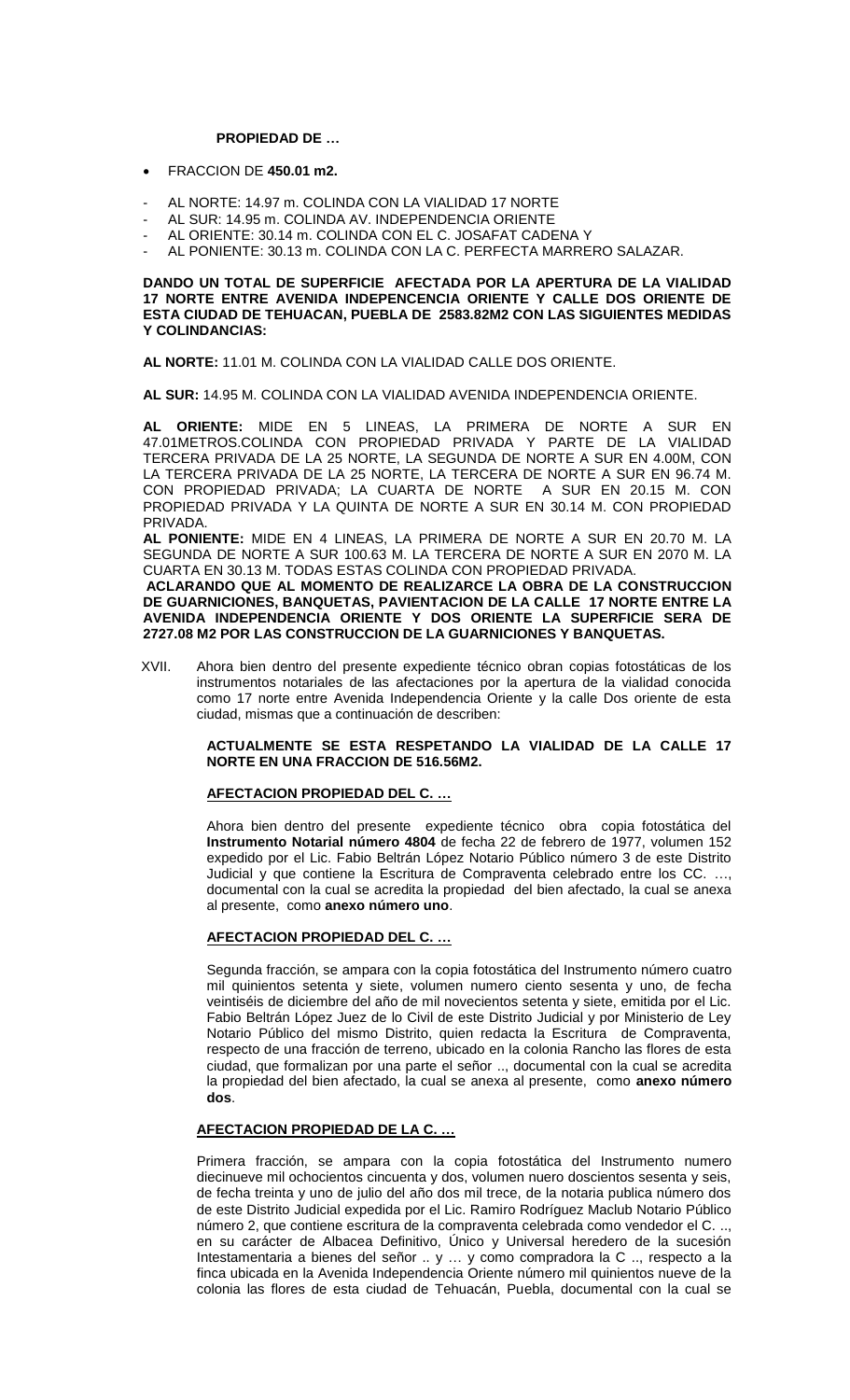acredita la propiedad del bien afectado, la cual se anexa al presente, como **anexo número tres**.

XVIII. Debido a que es fundamental para el Municipio de Tehuacán, Puebla, contar con las suficientes vialidades eficientemente operadas a fin de aumentar y mejorar la actual red vial primaria y así evitar congestionamientos y cuellos de botella que provocan una gran pérdida de tiempo en horas hombre por el traslado de un punto a otro de la ciudad, que beneficien la disminución en el consumo de combustibles, así como la disminución de la emisión de contaminantes provenientes de la combustión de hidrocarburos, por lo que la apertura de vialidad 17 norte entre la Avenida Independencia Oriente y Calle dos oriente de esta ciudad de Tehuacán, Puebla, hará más efectiva la operación vial con el fin de lograr una mejor movilidad para los habitantes, constituye una necesidad de interés general que indudablemente debe ser satisfecha por el Gobierno de la ciudad, por lo que se solicita a éste Honorable Cabildo se **DECLARE CAUSA DE UTILIDAD PUBLICA LA APERTURA DE LA VIALIDAD CONOCIDA COMO CALLE 17 NORTE ENTRE AVENIDA INDEPENDENCIA ORIENTE Y CALLE DOS ORIENTE DE ESTA CIUDAD DE TEHUACAN, PUEBLA, CON UNA SUPERFICIE DE 2727.08M2 PARA LA CONSTRUCCION DE LAS GUARNICIONES BANQUETAS Y ADOQUINAMIENTO DE 2727.08 M2 Y ALUMBRADO PUBLICO EN DICHA VIALIDAD**, pues ello sin lugar a duda justifica el fin social y la utilidad pública**,** para tal efecto se cuenta con el sustento de las siguientes documentales:

### **DICTAMEN TÉCNICO DE VIALIDAD**

 La vialidad es un elemento normativo del Desarrollo Urbano de cualquier localidad, la Ciudad de Tehuacán no escapa a esta condicionante de tal manera que su funcionalidad se da en base a las vialidades propuestas.

La estructura vial es básica para la movilidad urbana a través del transporte público y privado de la atención que se dé a la misma, mejorara las condiciones para el desarrollo de las diferentes actividades.

De manera general la estructura vial está compuesta por dos arterias principales o de paso como lo son en dirección norte\_sur: la Calzada Naciones Unidas, Calzada de las Américas, Avenida José Garci-Crespo, Avenida Reforma Norte, Avenida Reforma Sur y en dirección oriente-poniente: la Calzada Adolfo López Mateos, Avenida Independencia Poniente y Oriente.

De un análisis general de la estructura vial de la ciudad se tiene que existe una estructura vial muy completa en dirección oriente-poniente, en tanto que en dirección norte-sur encontramos en la parte oriente de la Ciudad a partir de la 9 sur una estructura vial deficiente, consecuencia de una falta de planeación y atención por parte de la Autoridad Municipal,

Complemento de un sistema vial lo es un sistema de circulación, el cual también se ha estructurado a partir de las dos arterias principales. En estas circunstancias se tiene la falta de una estructura vial y por consecuencia un sistema de circulación inadecuado y deficiente.

En base al punto anterior que analizando las vialidades existentes para el manejo vial de la ciudad con dirección de norte a sur en la parte oriente a partir de la 9 sur, habrá que implementar dos pares de ejes viales a base de calles conductoras con dirección de norte a sur para lograr una mayor movilidad de la zona. La implementación de estos ejes viales deberá darse a la brevedad posible ya que hay una subutilización de algunas vialidades y la saturación de otras.

De tal manera los pares de ejes propuestos son los siguientes:

### **PAR 9 NORTE–SUR Y 11 SUR-NORTE.**

El eje 9 Norte-Sur prácticamente esta implementado, pero para lograr su consolidación es inconveniente lograr su ampliación en el tramo comprendido entre 8 oriente y Plan de Ayala, estableciendo además un solo sentido de circulación de norte a sur en toda su longitud.

El eje 11 Sur-Norte también implementado, deberá consolidarse a través del establecimiento de un solo sentido de circulación de sur a norte en toda su longitud.

### **PAR 17 NORTE-SUR Y 21 SUR-NORTE.**

El eje 17 Norte-Sur habrá que lograrlo a partir de una combinación de vialidades existentes con dirección de norte a sur toda vez que no existe un trazo definido para el mismo, de tal manera habrá de estructurarlo de la siguiente manera: 19 Norte-Vicente Guerrero-17 Norte-Avenida Independencia Oriente-17 Sur.

El eje 21 Sur-Norte al igual que el anterior habrá que estructurarlo combinando vialidades de la siguiente manera: 23 Sur-Avenida Independencia Oriente-21 Norte.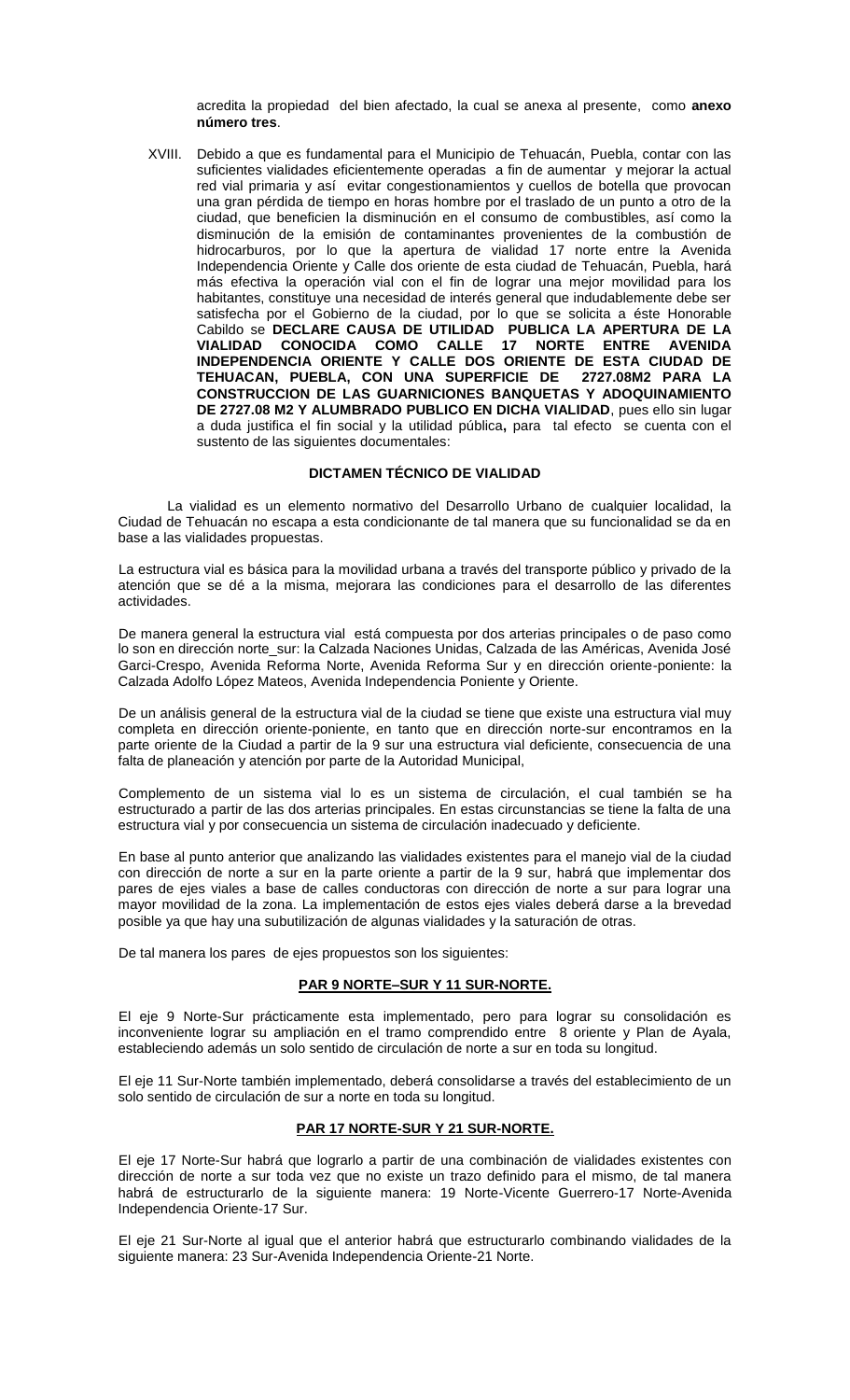Para lo anterior habrá que hacer las adecuaciones correspondientes de manera especial en cuanto a dispositivos de control en las siguientes intersecciones: Avenida Independencia Oriente y 11 Norte, Avenida Independencia Oriente 23-Sur.

Como se puede observar para la implementación del eje 17 Norte-Sur es determinante abrir a la circulación vehicular la primera calle 17 norte, en el tramo comprendido entre Avenida Independencia Oriente y 2 oriente.

Con la implementación de estos ejes viales, los únicos posibles, habrá de solucionarse de la única manera posible de movilidad urbana con dirección norte-sur, en la parte oriente de la ciudad, por lo que es urgente la implementación de los mismos. Informe que al efecto se acompaña en copia certificada como **anexo número cuatro.**

### **DICTAMEN DE VIALIDAD DE LA CALLE 17 NORTE DE PROTECCION CIVIL**

Referente al dictamen de la vialidad de la calle 17 norte ENTRE LA CALLE 2 ORIENTE E INDEPENDENCIA ORIENTE de esta ciudad tengo a bien informarle que personal adscrito a la Dirección de Protección Civil y Bomberos, realizo su inspección y con base al dictamen de Transito Municipal, la dependencia determina que **ES VIABLE LA APERTURA DE CIRCULACION VEHICULAR DE LOA CALLE 17 NORTE EN EL TRAMO COMPRENDIDO ENTRE LA AVENIDA INDEPENDENCIA ORIENTE Y DOS ORIENTE DE ESTA CIUDAD DE TEHUACAN, PUEBLA.** Informe que al efecto se acompaña en copia certificada como **anexo número cinco.**

#### **LEVANTAMIENTO TOPOGRÁFICO CON CROQUIS DE ALINEAMIENTO**

Área restringida por afectación es de 2583.82 M2. (Dos mil quinientos ochenta y tres, con ochenta y dos centímetros), el cual se acompaña al presente en copia certificada como **anexo número cinco. CON LAS SIGUIENTES MEDIDAS Y COLINDANCIAS:**

**AL NORTE:** 11.01 M. COLINDA CON LA VIALIDAD CALLE DOS ORIENTE.

**AL SUR:** 14.95 M. COLINDA CON LA VIALIDAD AVENIDA INDEPENDENCIA ORIENTE.

**AL ORIENTE:** MIDE EN 5 LINEAS, LA PRIMERA DE NORTE A SUR EN 47.01METROS.COLINDA CON PROPIEDAD PRIVADA Y PARTE DE LA VIALIDAD TERCERA PRIVADA DE LA 25 NORTE, LA SEGUNDA DE NORTE A SUR EN 4.00M, CON LA TERCERA PRIVADA DE LA 25 NORTE, LA TERCERA DE NORTE A SUR EN 96.74 M. CON PROPIEDAD PRIVADA; LA CUARTA DE NORTE A SUR EN 20.15 M. CON PROPIEDAD PRIVADA Y LA QUINTA DE NORTE A SUR EN 30.14 M. CON PROPIEDAD PRIVADA.

**AL PONIENTE:** MIDE EN 4 LINEAS, LA PRIMERA DE NORTE A SUR EN 20.70 M. LA SEGUNDA DE NORTE A SUR 100.63 M. LA TERCERA DE NORTE A SUR EN 2070 M. LA CUARTA EN 30.13 M. TODAS ESTAS COLINDA CON PROPIEDAD PRIVADA.

#### **DICTAMEN TÉCNICO**

La apertura de la vialidad, presentada no solo un bloque urbano, sino un Hito Vial que pretende integrar a la traza Urbana el entronque de dos vialidades (Avenida Independencia Oriente y la Calle dos Oriente); se crea la necesidad de dar continuidad principalmente a la prolongación de la calle 17 norte, alargando su recorrido que se ve truncado en la tercera privada de la calle 25 oriente, logrando con la apertura un recorrido aproximado de 197.99ml. que va desde la Avenida Independencia Oriente y entronca con la calle 2 oriente, beneficiando al sector oriente de la ciudad, que obtendría a esa altura con la apertura lograr unir y/o entroncar una vialidad existente (calle dos oriente) con una vialidad primara y/o corredor urbano existente (Avenida Independencia Oriente), la cual cuenta con las características urbanas tales como; guarniciones, banquetas, pavimento y los Servicios Básicos de Infraestructuras. lo cual elevaría la calidad de vida en la zona. **Anexo seis.**

#### **DANDO UN TOTAL DE SUPERFICIE AFECTADA POR LA APERTURA DE LA VIALIDAD 17 NORTE ENTRE AVENIDA INDEPENCENCIA ORIENTE Y CALLE DOS ORIENTE DE ESTA CIUDAD DE TEHUACAN, PUEBLA DE 2583.82M2 CON LAS SIGUIENTES MEDIDAS Y COLINDANCIAS:**

**AL NORTE:** 11.01 M. COLINDA CON LA VIALIDAD CALLE DOS ORIENTE. **AL SUR:** 14.95 M. COLINDA CON LA VIALIDAD AVENIDA INDEPENDENCIA ORIENTE.

**AL ORIENTE:** MIDE EN 5 LINEAS, LA PRIMERA DE NORTE A SUR EN 47.01METROS.COLINDA CON PROPIEDAD PRIVADA Y PARTE DE LA VIALIDAD TERCERA PRIVADA DE LA 25 NORTE, LA SEGUNDA DE NORTE A SUR EN 4.00M, CON LA TERCERA PRIVADA DE LA 25 NORTE, LA TERCERA DE NORTE A SUR EN 96.74 M. CON PROPIEDAD PRIVADA; LA CUARTA DE NORTE A SUR EN 20.15 M. CON PROPIEDAD PRIVADA Y LA QUINTA DE NORTE A SUR EN 30.14 M. CON PROPIEDAD PRIVADA.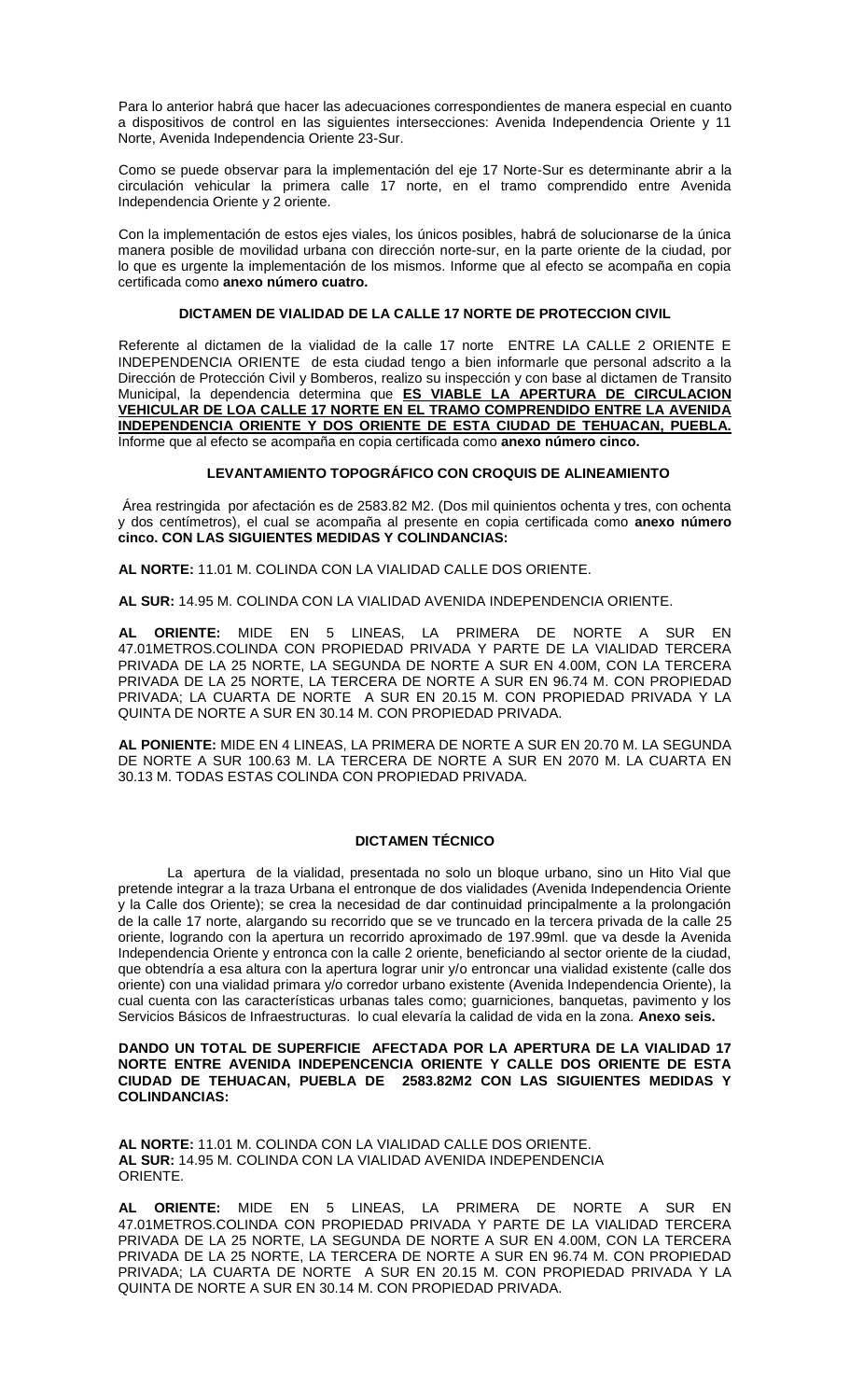**AL PONIENTE:** MIDE EN 4 LINEAS, LA PRIMERA DE NORTE A SUR EN 20.70 M. LA SEGUNDA DE NORTE A SUR 100.63 M. LA TERCERA DE NORTE A SUR EN 2070 M. LA CUARTA EN 30.13 M. TODAS ESTAS COLINDA CON PROPIEDAD PRIVADA.

### **MEDIDAS Y COLINDANCIAS POR FRACCIONES (CALLE 17 NORTE, ENTRE AV. INDEPENDENCIA ORIENTE Y CALLE 2 ORIENTE)**

- FRACCION DE **516.56 m2.**
- AL NORTE: 11.01 m. COLINDA CON CALLE 2 ORIENTE
- AL SUR: 11.11 m. COLINDA CON LA VIALIDAD 17 NORTE
- AL ORIENTE: 47.01 m. COLINDA CON PROPIEDAD PRIVADA Y 3ª PRIVADA DE LA CALLE 25 NORTE Y
- AL PONIENTE: 46.46 m. COLINDA CON PROPIEDAD PRIVADA.

#### **PROPIEDAD DE …**

- FRACCION DE **1,311.79 m2.**
- AL NORTE: 11.11 m. COLINDA CON LA VIALIDAD 17 NORTE
- AL SUR: 14.96 m. COLINDA CON LA VIALIDAD 17 NORTE
- AL ORIENTE: EN 2 LÍNEAS; LA PRIMERA DE NORTE A SUR EN 4.00 m. Y LA SEGUNDA EN 96.74 m. COLINDANDO CON LA 3ª. PRIVADA DE LA CALLE 25 NORTE Y PROPIEDAD DEL C. ISAAC CASTRO TLILPA Y
- AL PONIENTE: 100.63 m. COLINDA CON EL C. ISAAC CASTRO TLILPA.

#### **PROPIEDAD DE …**

- FRACCION DE **305.46 m2.**
- AL NORTE: 14.96 m. COLINDA CON LA VIALIDAD 17 NORTE
- AL SUR: 14.97 m. COLINDA CON LA VIALIDAD 17 NORTE
- AL ORIENTE: 20.15 m. COLINDA CON EL C. GUMARO CADENA RODRIGUEZ Y
- AL PONIENTE: 20.70 m. COLINDA CON EL C. GUMARO CADENA RODRIGUEZ.

#### **PROPIEDAD DE ….**

#### FRACCION DE **450.01 m2.**

- AL NORTE: 14.97 m. COLINDA CON LA VIALIDAD 17 NORTE
- AL SUR: 14.95 m. COLINDA AV. INDEPENDENCIA ORIENTE
- AL ORIENTE: 30.14 m. COLINDA CON EL C. JOSAFAT CADENA Y
- AL PONIENTE: 30.13 m. COLINDA CON LA C. PERFECTA MARRERO SALAZAR.

### **DICTAMEN**

**Esta autoridad determina, que es factible la apertura de la vialidad denominada 17 norte, entre la calle dos oriente y avenida independencia oriente, toda vez que de acuerdo al programa de Desarrollo Urbano Actualización 2011 esta vialidad conecta con la calle dos oriente con una vialidad Primaria (Avenida Independencia Oriente). Obteniéndose un beneficio entorno a esta, lo cual se lograría un funcionamiento vial adecuado, trayendo como consecuencia un mejor desahogo vehicular de la zona.**

### **PRE AVALÚO CATASTRAL.**

 Valor catastral por metro cuadrado de los cuatro terrenos que se verán afectados por la apertura y obra de la calle 17 norte entre avenida independencia oriente y la calle dos oriente de esta ciudad de Tehuacán, Puebla., los terrenos objeto de la presente declaratoria de Utilidad pública, tiene un valor catastral por metro cuadrado de \$389.00 (Trescientos ochenta y nueve pesos 00/100 M.N.), el cual se acompaña al presente en copia certificada como **anexo número siete**.

### **INFORME ASPECTO ECONOMICO.**

 La apertura de la calle 17 norte producirá un beneficio económico por el flujo vehicular, así como la generación de oportunidades de negocios con los establecimientos cercanos al circuito vial. **Anexo número ocho**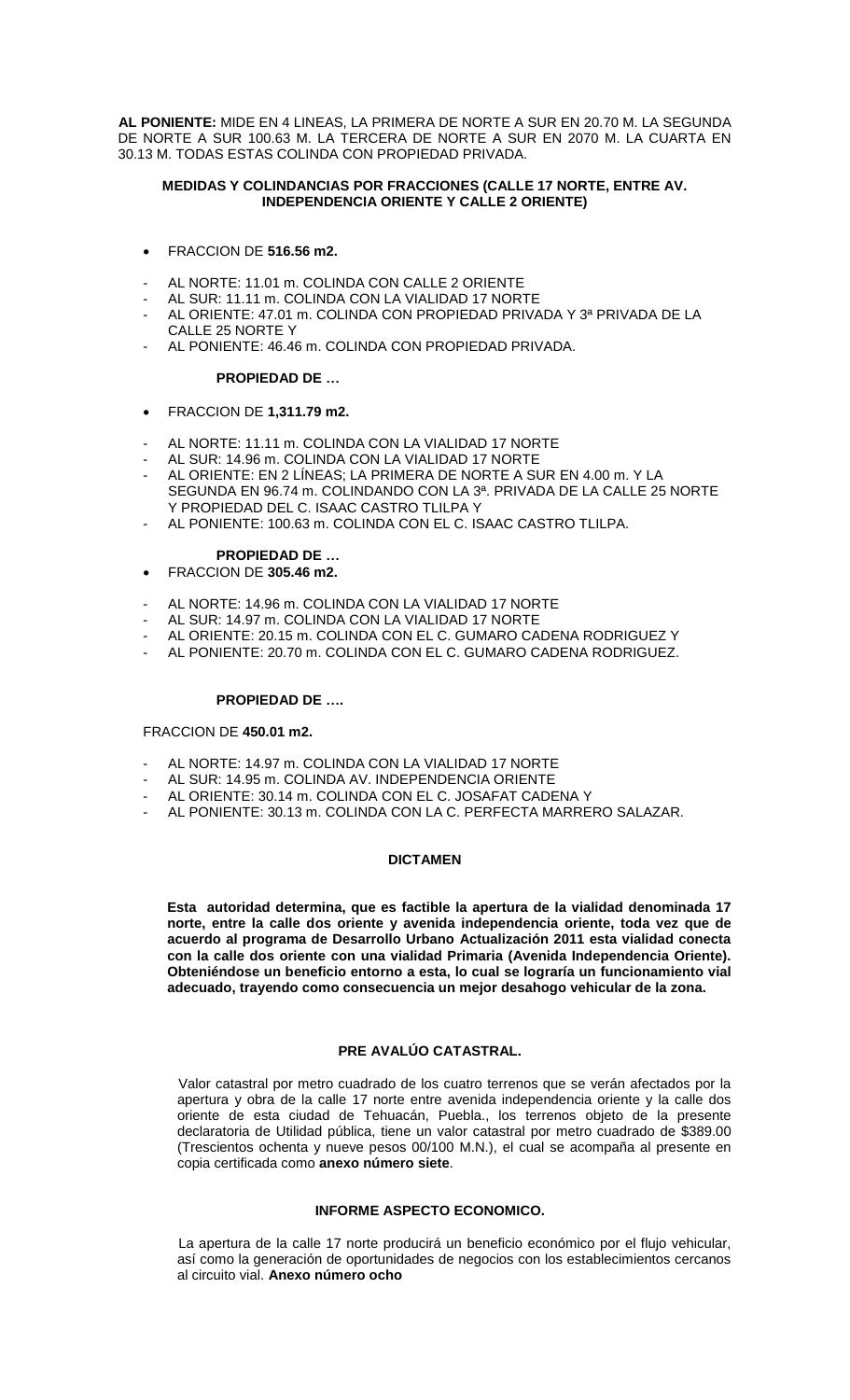### **DICTAMEN TÉCNICO AMBIENTAL**

 Dictamina que en base a las observaciones citadas en el presente dictamen, se deja entrever que de acuerdo a la naturaleza y la magnitud del proyecto, a las condicionantes medioambientales existentes en el sitio del mismo, así como los beneficios ambientales que se generaran; el Proyecto Consistente en la Apertura de la calle 17 norte entre la calle 2 Oriente y Avenida Independencia Oriente" de la colonia obreros peñafiel de esta ciudad de Tehuacán, Puebla, anteriormente conocida como Rancho las flores o las flores, **AMBIENTALMENTE ES FACTIBLE,** debiendo considerar en el proceso de ejecución del mismo lo siguiente:

#### **CONDICIONANTES**

- a) Deberá de garantizar el correcto manejo y disposición final de residuos que se generara durante la etapa preparación del Sitio (limpieza y despalme). Por lo que en ese sentido los residuos que se generen no deberán depositarse en sitios no autorizados, ni realizar la incineración de los mismos.
- b) Deberá de humedecer el suelo, a fin de mitigar la generación de polvo dentro del sitio del proyecto.
- c) Los camiones y/o vehículos transportadores de materiales pétreos deberán estar cubiertos con el propósito de evitar dispersión al ambiente de tales materiales.
- d) En caso de utilizar equipo y/o maquinaria de combustión interna, estos deberán contar con el mantenimiento adecuado a fin de que las emisiones de humos, gases y ruido no excedan los límites máximos permisibles establecidos en las normas oficiales mexicanas aplicables.
- e) Queda prohibido realizar la reparación de los vehículos automotores y/o maquinaria y/o equipo dentro del sitio del proyecto; tales actividades deberán realizarse dentro de talleres y/o establecimientos que cuenten con la infraestructura y las medidas conducentes para prevenir contaminación ambiental.
- f) En caso de ser necesario podrá llevarse a cabo el derribo del mezquite existente dentro del proyecto.
- g) A fin de prevenir molestias a los vecinos por emisiones de ruido, los trabajos deberán realizarse solo durante el horario diurno.
- h) Deberán de considerarse la reforestación de la zona con especies de arbóreas urbanas, tales como framboyanes, ficus o pirules de la india, bien implantados con cepas espaciosas para su correcta hidratación, debiendo prever su cuidado y mantenimiento; lo anterior como medida de mitigación para los impactos negativos en la capacidad absorbente del suelo que se modificará con la apertura de loa vialidad.
- i) Que las obras de ingeniería, deberán prever la captación y aprovechamiento de las precipitaciones pluviales, a efecto de que puedan ser captadas en forma separada de los sistemas de drenaje y alcantarillado, evitar encharcamientos o inundaciones. (**Anexo número nueve).**

#### **PROYECTO Y PRESUPUESTO DE OBRA ACTUALIZADO PARA LA CONSTRUCCIÓN DE GUARNICIONES, BANQUETAS, PAVIMENTACIÓN, Y DRENAJE,**

Dicho proyecto asciende a la cantidad de \$797,659.23 (SETECIENTOS NOVENTA Y SIETE MIL, SEISCIENTOS CINCUENTA Y NUEVE PESOS, CON VEINTITRES CENTVOS EN MONEDA NACIONAL) **Anexo diez**.

# **INFORME ASPECTO SOCIAL**

 De acuerdo a los datos arrojados por las encuestas de campo realizado por personal adscrito a la Dirección de Desarrollo humano y Social el 91% de los habitantes están de acuerdo con la apertura de la vialidad debido a tres factores: fácil acceso, disminución de robos y vandalismo. **Anexo número once.**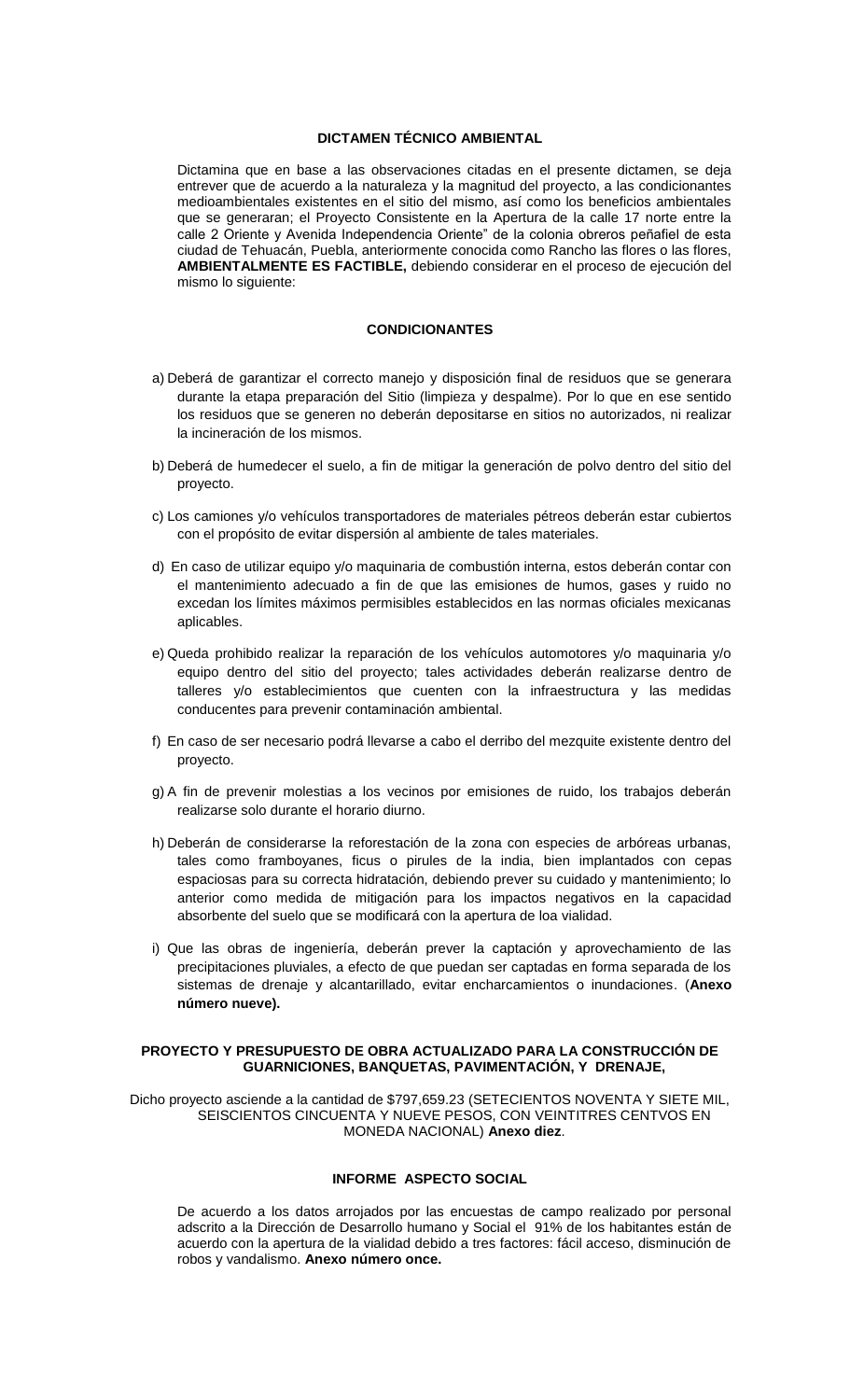#### **CONCLUSION**

Por lo anteriormente señalado y en virtud de que para la Ciudadanía de Tehuacán, resulta de vital importancia la apertura de la vialidad **de la calle 17 Norte** ubicada entre Independencia Oriente y 2 oriente, misma que se encuentra truncada por los bienes inmuebles afectados como se observa en el Plano aéreo que al presente se acompaña como **anexo número doce** y la cual se encuentra contemplada dentro de la traza urbana de la actualización del Plan de Desarrollo Urbano Sustentable del Centro de Población de Tehuacán Puebla la cual sin duda beneficiará a la comunidad, porque permitirá una mayor movilidad en dicha zona al existir mejor flujo y desahogo vehicular además de revitalizar la imagen urbana lo que elevará la calidad de vida de las personas que la habitan, adjuntado al presente croquis de alineamiento con la proyección de la calle en comento como **anexo número trece**, con fundamento en el artículo 78 fracción XIX de la Ley Orgánica Municipal, 2 fracción II, 4 y 5 de la Ley de Expropiación del Estado, solicito determine este Honorable Cabildo **DECLARE CAUSA DE UTILIDAD PUBLICA LA APERTURA DE LA VIALIDAD CONOCIDA COMO CALLE 17 NORTE ENTRE AVENIDA INDEPENDENCIA ORIENTE Y CALLE DOS ORIENTE DE ESTA CIUDAD DE TEHUACAN, PUEBLA, CON UNA SUPERFICIE DE 2727.08 M2, PARA LA CONSTRUCCION DE LAS GUARNICIONES BANQUETAS, ADOQUINAMIENTO Y ALUMBRADO PUBLICO EN DICHA VIALIDAD.**

En base a lo anterior someto a consideración de este Honorable Cuerpo Colegiado el

siguiente:

### **P E T I T O R I O**

**PRIMERO.-** EL Honorable Cabildo realice **LA DECLARATORIA DE UTILIDAD PUBLICA DE UNA FRACCION DE TERRENO QUE CONFORMA UNA PARTE DE LA VIALIDAD CONOCIDA COMO CALLE 17 NORTE UBICADA ENTRE LA AVENIDA INDEPENDENCIA ORIENTE Y LA CALLE DOS ORIENTE DE ESTA CIUDAD, PARA LA APERTURA, CONSTRUCCION DE GUARNICIONES, BANQUETAS, ADOQUINAMIENTO Y ALUMBRADO PUBLICO, DE LA CALLE 17 NORTE ENTRE LA AVENIDA INDEPENCIA ORIENTE Y LA CALLE DOS ORIENTE, DE ESTA CIUDAD. CON UNA SUPERFICIE TOTAL DE DE 2727.08 M2 CON LAS SIGUIENTES MEDIDAS Y COLINDANCIAS:**

**AL NORTE:** 11.01 M. COLINDA CON LA VIALIDAD CALLE DOS ORIENTE.

**AL SUR:** 14.95 M. COLINDA CON LA VIALIDAD AVENIDA INDEPENDENCIA ORIENTE.

**AL ORIENTE:** MIDE EN 5 LINEAS, LA PRIMERA DE NORTE A SUR EN 47.01METROS.COLINDA CON PROPIEDAD PRIVADA Y PARTE DE LA VIALIDAD TERCERA PRIVADA DE LA 25 NORTE, LA SEGUNDA DE NORTE A SUR EN 4.00M, CON LA TERCERA PRIVADA DE LA 25 NORTE, LA TERCERA DE NORTE A SUR EN 96.74 M. CON PROPIEDAD PRIVADA; LA CUARTA DE NORTE A SUR EN 20.15 M. CON PROPIEDAD PRIVADA Y LA QUINTA DE NORTE A SUR EN 30.14 M. CON PROPIEDAD PRIVADA.

**AL PONIENTE:** MIDE EN 4 LINEAS, LA PRIMERA DE NORTE A SUR EN 20.70 M. LA SEGUNDA DE NORTE A SUR 100.63 M. LA TERCERA DE NORTE A SUR EN 2070 M. LA CUARTA EN 30.13 M. TODAS ESTAS COLINDA CON PROPIEDAD PRIVADA.

**ACLARANDO QUE AL MOMENTO DE REALIZARCE LA OBRA DE LA CONSTRUCCION DE GUARNICIONES, BANQUETAS, PAVIENTACION DE LA CALLE 17 NORTE ENTRE LA AVENIDA INDEPENDENCIA ORIENTE Y DOS ORIENTE LA SUPERFICIE SERA DE 2727.08 M2 POR LAS CONSTRUCCION DE LA GUARNICIONES Y BANQUETAS.** 

#### **MEDIDAS Y COLINDANCIAS POR FRACCIONES (CALLE 17 NORTE, ENTRE AV. INDEPENDENCIA ORIENTE Y CALLE 2 ORIENTE)**

FRACCION DE **516.56 m2.**

- o AL NORTE: 11.01 m. COLINDA CON CALLE 2 ORIENTE
- o AL SUR: 11.11 m. COLINDA CON LA VIALIDAD 17 NORTE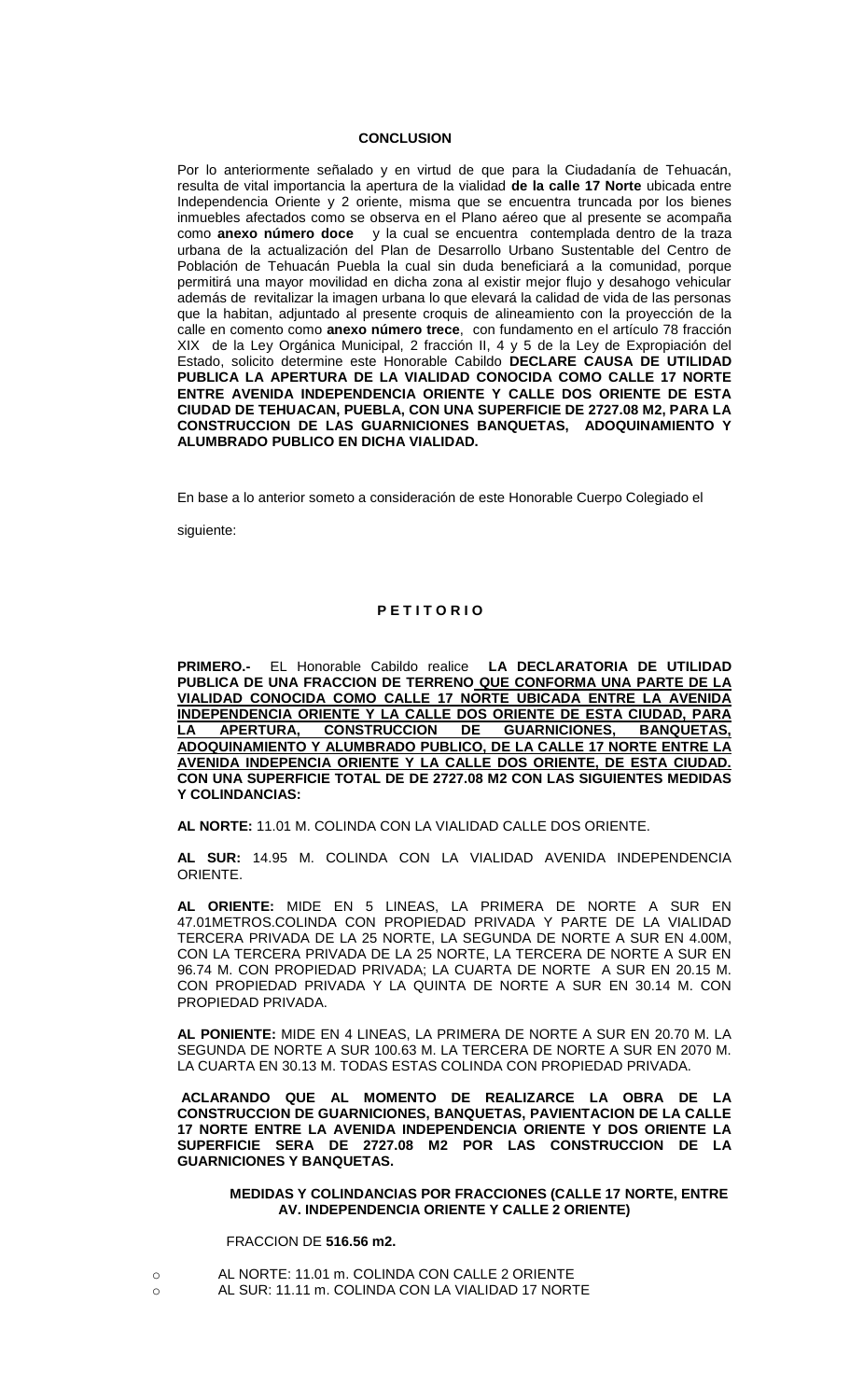- o AL ORIENTE: 47.01 m. COLINDA CON PROPIEDAD PRIVADA Y 3ª PRIVADA DE LA CALLE 25 NORTE Y
- o AL PONIENTE: 46.46 m. COLINDA CON PROPIEDAD PRIVADA.

### **PROPIEDAD AFECTADA DE …**

- o FRACCION DE **1,311.79 m2.**
- o AL NORTE: 11.11 m. COLINDA CON LA VIALIDAD 17 NORTE
- o AL SUR: 14.96 m. COLINDA CON LA VIALIDAD 17 NORTE
- o AL ORIENTE: EN 2 LÍNEAS; LA PRIMERA DE NORTE A SUR EN 4.00 m. Y LA SEGUNDA EN 96.74 m. COLINDANDO CON LA 3ª. PRIVADA DE LA CALLE 25 NORTE Y PROPIEDAD DEL C. ISAAC CASTRO TLILPA Y
- o AL PONIENTE: 100.63 m. COLINDA CON EL C. ISAAC CASTRO TLILPA.

#### **PROPIEDAD AFECTADA DE ….**

- o FRACCION DE **305.46 m2.**
- o AL NORTE: 14.96 m. COLINDA CON LA VIALIDAD 17 NORTE
- o AL SUR: 14.97 m. COLINDA CON LA VIALIDAD 17 NORTE
- o AL ORIENTE: 20.15 m. COLINDA CON EL C. GUMARO CADENA RODRIGUEZ Y
- o AL PONIENTE: 20.70 m. COLINDA CON EL C. GUMARO CADENA RODRIGUEZ.

#### **PROPIEDAD AFECTADA DE …**

- o FRACCION DE **450.01 m2.**
- o AL NORTE: 14.97 m. COLINDA CON LA VIALIDAD 17 NORTE
- o AL SUR: 14.95 m. COLINDA AV. INDEPENDENCIA ORIENTE
- o AL ORIENTE: 30.14 m. COLINDA CON EL C. JOSAFAT CADENA Y
- o AL PONIENTE: 30.13 m. COLINDA CON LA C. PERFECTA MARRERO
	- SALAZAR.

**SEGUNDO.**- SE ORDENE INSTRUIR AL SINDICO MUNICIPAL A EFECTO DE QUE FORME Y REGISTRE EL EXPEDIENTE TÉCNICO DE EXPROPIACIÓN BAJO EL NÚMERO QUE LE CORRESPONDA DEL ÍNDICE DE LA SINDICATURA, CONFORME AL ARTÍCULO 5 FRACCIONES I, II, III, IV Y V DE LA LEY DE EXPROPIACIÓN DEL ESTADO DE PUEBLA.

**TERCERO.**- SE INSTRUYA AL SINDICO MUNICIPAL PARA QUE EN EL ÁMBITO DE SUS FACULTADES NOTIFIQUE LA DECLARATORIA DE UTILIDAD PUBLICA CORRESPONDIENTE AL LOS PROPIETARIOS AFECTADOS POR LA APETURA DE LA VIALIDAD DE LA 17 NORTE Y LA CONSTRUCCION DE LA OBRA DE GUARNICIONES, BANQUETAS, ADOQUINAMIENTO, DRENAJE, ALCANTARILLADO Y ALUMBRADO PUBLICO.

**CUARTO.-** SE ORDENE INSTRUIR AL TESORERO MUNICIPAL PARA QUE UNA VEZ QUE SE PUBLIQUE LA EXPROPIACION PUBLICA DE LA DECLARATORIA DE UTILIDAD PUBLICA DE UNA FRACCION DE TERRENO QUE CONFORMA UNA PARTE DE LA VIALIDAD CONOCIDA COMO CALLE 17 NORTE UBICADA ENTRE LA AVENIDA INDEPENDENCIA ORIENTE Y LA CALLE DOS ORIENTE DE ESTA CIUDAD, PARA LA APERTURA, CONSTRUCCION DE GUARNICIONES, BANQUETAS, ADOQUINAMIENTO Y ALUMBRADO PUBLICO, DE LA CALLE 17 NORTE ENTRE LA AVENIDA INDEPENCIA ORIENTE Y LA CALLE DOS ORIENTE, DE ESTA CIUDAD, CON UNA SUPERFICIE 2727.08 M2 EN EL PERIODICO OFICIAL DEL ESTADO SE PROCEDA HACER LOS PAGOS CORRESPONDIENTES POR LAS AFECTACIONES A LOS PROPIETARIOS AFECTADOS. A T E N T A M E N T E.- **Tehuacán, Puebla, a 23 días del mes diciembre de del año dos mil trece.- LIC. ROBERTO IVAN LINARES CHAVEZ.-** SINDICO MUNICIPAL DEL HONORABLE AYUNTAMIENTO DE TEHUACAN PUEBLA.- FIRMA ILEGIBLE".

SEÑOR PRESIDENTE MUNICIPAL, REGIDORES Y SINDICO MUNICIPAL, EN VOTACIÓN SE LES CONSULTA SI SE APRUEBA LA PROPUESTA PRESENTADA EN CUESTIÓN, LOS QUE ESTÉN POR LA AFIRMATIVA SÍRVANSE MANIFESTARLO LEVANTANDO LA MANO.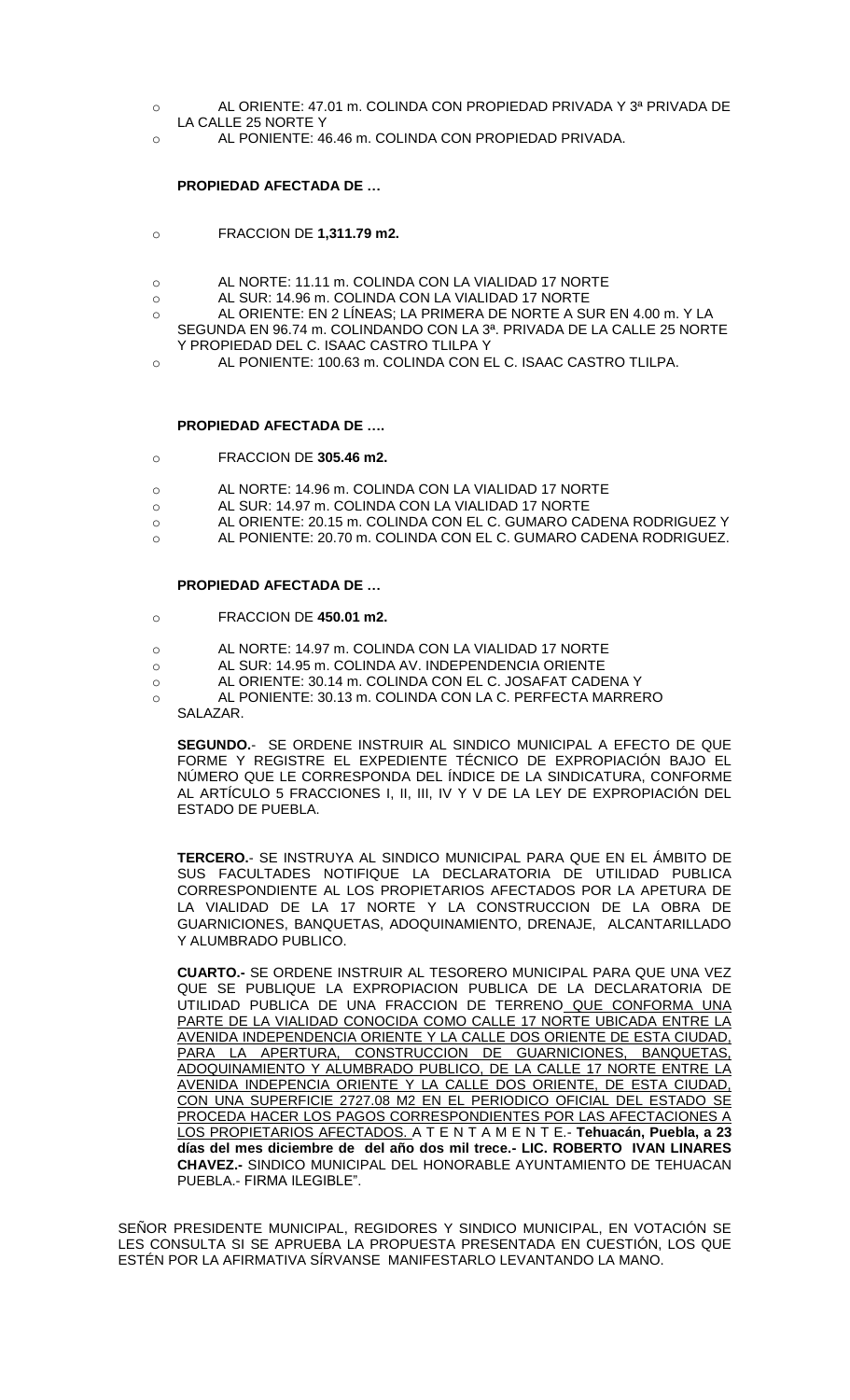HABIÉNDOSE ANALIZADO AMPLIAMENTE EL CONTENIDO DEL DICTAMEN DE REFERENCIA, POR MAYORÍA CON **11 VOTOS A FAVOR** POR PARTE DE LOS INTEGRANTES DEL HONORABLE CABILDO, SE DETERMINA EL SIGUIENTE:

# **A C U E R D O**

**PRIMERO.-** SE APRUEBA QUE EL HONORABLE CABILDO REALICE **LA DECLARATORIA DE UTILIDAD PUBLICA DE UNA FRACCION DE TERRENO QUE CONFORMA UNA PARTE DE LA VIALIDAD CONOCIDA COMO CALLE 17 NORTE UBICADA ENTRE LA AVENIDA INDEPENDENCIA ORIENTE Y LA CALLE DOS ORIENTE DE ESTA CIUDAD, PARA LA APERTURA, CONSTRUCCION DE GUARNICIONES, BANQUETAS, ADOQUINAMIENTO Y ALUMBRADO PUBLICO, DE LA CALLE 17 NORTE ENTRE LA AVENIDA INDEPENCIA ORIENTE Y LA CALLE DOS ORIENTE, DE ESTA CIUDAD. CON UNA SUPERFICIE TOTAL DE DE 2727.08 M2 CON LAS SIGUIENTES MEDIDAS Y COLINDANCIAS:**

**AL NORTE:** 11.01 M. COLINDA CON LA VIALIDAD CALLE DOS ORIENTE.

**AL SUR:** 14.95 M. COLINDA CON LA VIALIDAD AVENIDA INDEPENDENCIA ORIENTE.

**AL ORIENTE:** MIDE EN 5 LINEAS, LA PRIMERA DE NORTE A SUR EN 47.01METROS.COLINDA CON PROPIEDAD PRIVADA Y PARTE DE LA VIALIDAD TERCERA PRIVADA DE LA 25 NORTE, LA SEGUNDA DE NORTE A SUR EN 4.00M, CON LA TERCERA PRIVADA DE LA 25 NORTE, LA TERCERA DE NORTE A SUR EN 96.74 M. CON PROPIEDAD PRIVADA; LA CUARTA DE NORTE A SUR EN 20.15 M. CON PROPIEDAD PRIVADA Y LA QUINTA DE NORTE A SUR EN 30.14 M. CON PROPIEDAD PRIVADA.

**AL PONIENTE:** MIDE EN 4 LINEAS, LA PRIMERA DE NORTE A SUR EN 20.70 M. LA SEGUNDA DE NORTE A SUR 100.63 M. LA TERCERA DE NORTE A SUR EN 2070 M. LA CUARTA EN 30.13 M. TODAS ESTAS COLINDA CON PROPIEDAD PRIVADA.

**ACLARANDO QUE AL MOMENTO DE REALIZARCE LA OBRA DE LA CONSTRUCCION DE GUARNICIONES, BANQUETAS, PAVIENTACION DE LA CALLE 17 NORTE ENTRE LA AVENIDA INDEPENDENCIA ORIENTE Y DOS ORIENTE LA SUPERFICIE SERA DE 2727.08 M2 POR LAS CONSTRUCCION DE LA GUARNICIONES Y BANQUETAS.** 

#### **MEDIDAS Y COLINDANCIAS POR FRACCIONES (CALLE 17 NORTE, ENTRE AV. INDEPENDENCIA ORIENTE Y CALLE 2 ORIENTE)**

#### FRACCION DE **516.56 m2.**

- o AL NORTE: 11.01 m. COLINDA CON CALLE 2 ORIENTE
- o AL SUR: 11.11 m. COLINDA CON LA VIALIDAD 17 NORTE
- o AL ORIENTE: 47.01 m. COLINDA CON PROPIEDAD PRIVADA Y 3ª PRIVADA DE LA CALLE 25 NORTE Y
- o AL PONIENTE: 46.46 m. COLINDA CON PROPIEDAD PRIVADA.

#### **PROPIEDAD AFECTADA DE ..**

- o FRACCION DE **1,311.79 m2.**
- o AL NORTE: 11.11 m. COLINDA CON LA VIALIDAD 17 NORTE
- o AL SUR: 14.96 m. COLINDA CON LA VIALIDAD 17 NORTE
- o AL ORIENTE: EN 2 LÍNEAS; LA PRIMERA DE NORTE A SUR EN 4.00 m. Y LA SEGUNDA EN 96.74 m. COLINDANDO CON LA 3ª. PRIVADA DE LA CALLE 25 NORTE Y PROPIEDAD DEL C. ISAAC CASTRO TLILPA Y
- o AL PONIENTE: 100.63 m. COLINDA CON EL C. ISAAC CASTRO TLILPA.

# **PROPIEDAD AFECTADA DE …**

- o FRACCION DE **305.46 m2.**
- o AL NORTE: 14.96 m. COLINDA CON LA VIALIDAD 17 NORTE
- o AL SUR: 14.97 m. COLINDA CON LA VIALIDAD 17 NORTE
- o AL ORIENTE: 20.15 m. COLINDA CON EL C. GUMARO CADENA RODRIGUEZ Y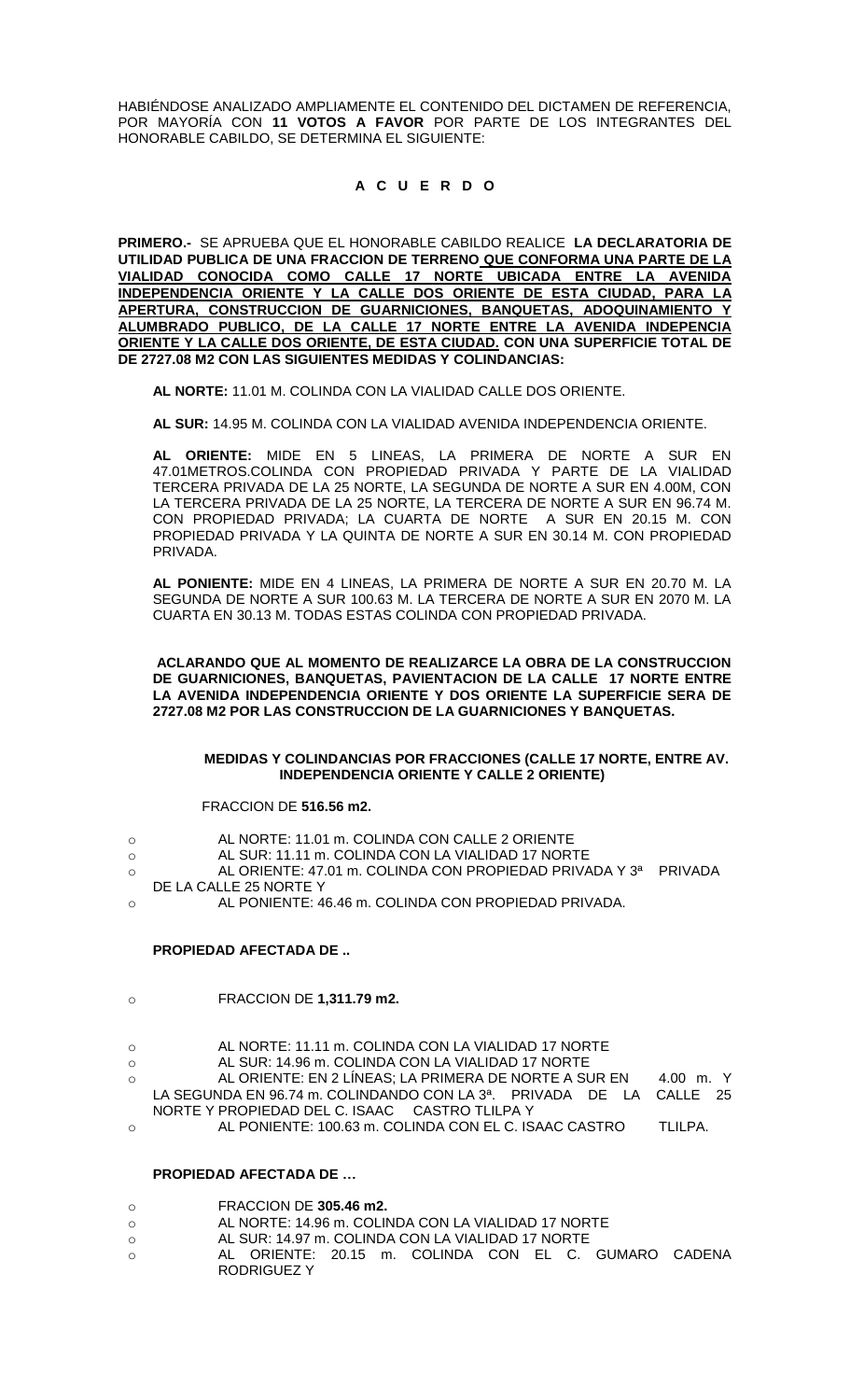o AL PONIENTE: 20.70 m. COLINDA CON EL C. GUMARO CADENA RODRIGUEZ.

### **PROPIEDAD AFECTADA DE …**

- o FRACCION DE **450.01 m2.**
- o AL NORTE: 14.97 m. COLINDA CON LA VIALIDAD 17 NORTE
- o AL SUR: 14.95 m. COLINDA AV. INDEPENDENCIA ORIENTE
- o AL ORIENTE: 30.14 m. COLINDA CON EL C. JOSAFAT CADENA Y
- o AL PONIENTE: 30.13 m. COLINDA CON LA C. PERFECTA MARRERO
	- SALAZAR.

**SEGUNDO.**- SE ORDENA INSTRUIR AL SINDICO MUNICIPAL A EFECTO DE QUE FORME Y REGISTRE EL EXPEDIENTE TÉCNICO DE EXPROPIACIÓN BAJO EL NÚMERO QUE LE CORRESPONDA DEL ÍNDICE DE LA SINDICATURA, CONFORME AL ARTÍCULO 5 FRACCIONES I, II, III, IV Y V DE LA LEY DE EXPROPIACIÓN DEL ESTADO DE PUEBLA.

**TERCERO.**- SE INSTRUYE AL SINDICO MUNICIPAL PARA QUE EN EL ÁMBITO DE SUS FACULTADES NOTIFIQUE LA DECLARATORIA DE UTILIDAD PUBLICA CORRESPONDIENTE AL LOS PROPIETARIOS AFECTADOS POR LA APETURA DE LA VIALIDAD DE LA 17 NORTE Y LA CONSTRUCCION DE LA OBRA DE GUARNICIONES, BANQUETAS, ADOQUINAMIENTO, DRENAJE, ALCANTARILLADO Y ALUMBRADO PUBLICO.

**CUARTO.-** SE ORDENA INSTRUIR AL TESORERO MUNICIPAL PARA QUE UNA VEZ QUE SE PUBLIQUE LA EXPROPIACION PUBLICA DE **LA DECLARATORIA DE UTILIDAD PUBLICA DE UNA FRACCION DE TERRENO QUE CONFORMA UNA PARTE DE LA VIALIDAD CONOCIDA COMO CALLE 17 NORTE UBICADA ENTRE LA AVENIDA INDEPENDENCIA ORIENTE Y LA CALLE DOS ORIENTE DE ESTA CIUDAD, PARA LA APERTURA, CONSTRUCCION DE GUARNICIONES, BANQUETAS, ADOQUINAMIENTO Y ALUMBRADO PUBLICO, DE LA CALLE 17 NORTE ENTRE LA AVENIDA INDEPENCIA ORIENTE Y LA CALLE DOS ORIENTE, DE ESTA CIUDAD, CON UNA SUPERFICIE 2727.08 M2 EN EL PERIODICO OFICIAL DEL ESTADO SE PROCEDA HACER LOS PAGOS CORRESPONDIENTES POR LAS AFECTACIONES A LOS PROPIETARIOS AFECTADOS.**

LO ANTERIOR CON FUNDAMENTO EN LOS DISPOSITIVOS LEGALES INVOCADOS EN EL PETITORIO DE REFERENCIA.

NO HABIENDO ASUNTO QUE TRATAR SE DA POR TERMINADA LA PRESENTE SESION DE CABILDO, SIENDO LAS 08 HORAS CON 15 MINUTOS DEL DIA 23 DE DICIEMBRE DEL 2013, PROCEDIENDOSE A LEVANTAR LA PRESENTE ACTA QUE FIRMAN LOS QUE EN ELLA INTERVINIERON.- DOY FE. --------------------------------------------------------------------------------------------- ------------------------------------------------------------

### **SECRETARIO DEL H. AYUNTAMIENTO**

C. JOSE ORLANDO CUALLO CINTA.

**C. ELISEO LEZAMA PRIETO** 

**C. HUGO RUBEN BOLAÑOS CABRERA \_\_\_\_\_\_\_\_\_\_\_\_\_\_\_\_**

**C. GABRIELA BRINGAS DELGADO**